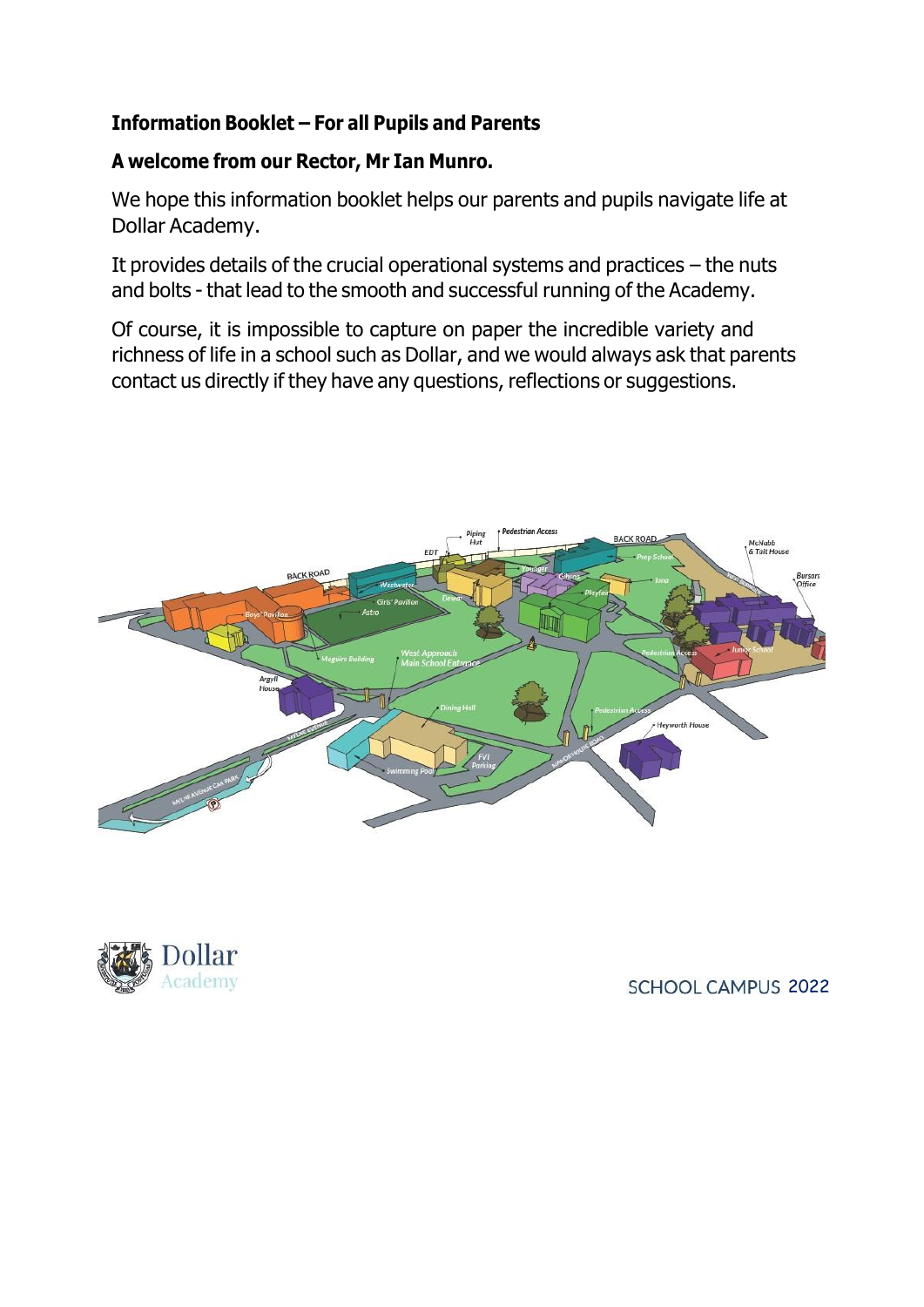## **Contact Us**

By Phone: 01259 742511

By Post: Dollar Academy, Mylne Avenue, DOLLAR FK14 7DU

Email:

[Rector@dollaracademy.org.uk](mailto:Rector@dollaracademy.org.uk) for all general enquiries and queries about your child's education and welfare

[Registrar@dollaracademy.org.uk](mailto:Registrar@dollaracademy.org.uk) for all admissions queries

[not@dollaracademy.org.uk](mailto:not@dollaracademy.org.uk) for all absences

[dollaracademy@dollaracademy.org.uk](mailto:dollaracademy@dollaracademy.org.uk) for all administrative queries

[prep@dollaracademy.org.uk](mailto:prep@dollaracademy.org.uk) for all Prep School queries

[junior@dollaracademy.org.uk](mailto:junior@dollaracademy.org.uk) for all Junior School queries

Website: [www.dollaracademy.org.uk](http://www.dollaracademy.org.uk/)

Please follow Dollar Academy on Social Media to stay up to date with the latest news and information:

[Facebook](https://www.facebook.com/dollaracademy/?msclkid=7f6e24ddd10e11eca8999f7046870f5e) **[Instagram](https://www.instagram.com/dollaracademy_official/?msclkid=adf2d4ded10e11ec8fe61c75640b04b5)** 

**[Twitter](https://twitter.com/Dollar_Academy)** 

[LinkedIn](https://www.linkedin.com/school/dollar-academy/)

| <b>Term Dates</b>                                            |                                                                                                                                         |
|--------------------------------------------------------------|-----------------------------------------------------------------------------------------------------------------------------------------|
| 2022-2023                                                    |                                                                                                                                         |
| <b>First Term</b><br><b>Second Term</b><br><b>Third Term</b> | Thursday 18 August - Thursday 15 December 2022<br>Thursday 5 January - Friday 24 March 2023<br>Tuesday 12 April - Thursday 22 June 2023 |

| Friday 7 October – Wednesday 19 October 2022 (inc)   |
|------------------------------------------------------|
| (Pupils finish Thursday 7 October at 3.25pm; restart |
| Thursday 20 October at 8.40am)                       |
| (Boarders return on the evening of Wednesday 19)     |
| October after 4.30pm)                                |
|                                                      |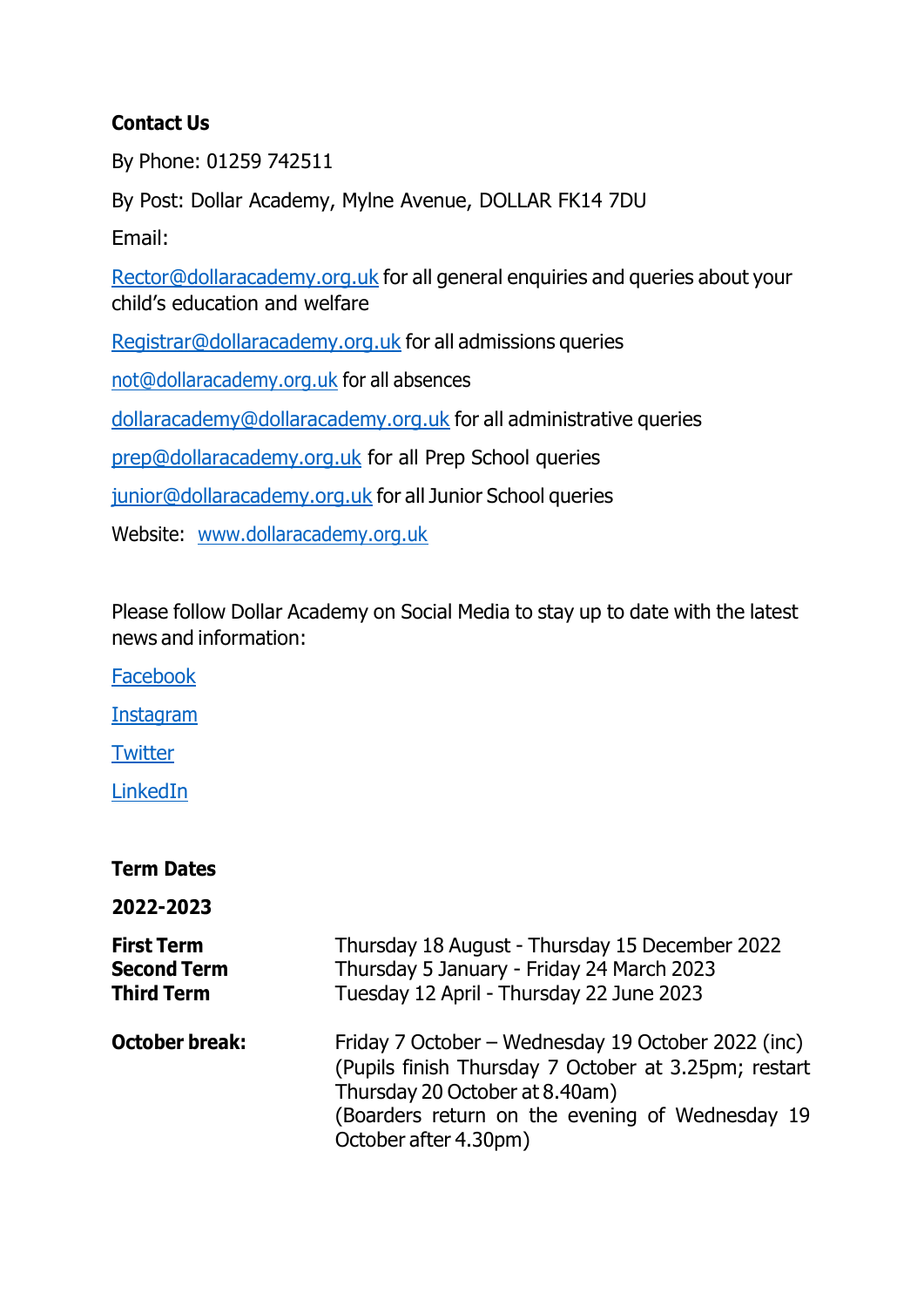| <b>February break:</b>                                       | Monday 6 February - Friday 10 February, 2023 (inc)<br>(Pupils finish Friday 3 February at 3.25pm; restart<br>Monday 13 February at 8.40am)<br>(Boarders return on the evening of Sunday 12<br>February after 4.30pm)       |
|--------------------------------------------------------------|----------------------------------------------------------------------------------------------------------------------------------------------------------------------------------------------------------------------------|
| 2023-2024                                                    |                                                                                                                                                                                                                            |
| <b>First Term</b><br><b>Second Term</b><br><b>Third Term</b> | Thursday 24 August – Wednesday 20 December, 2023<br>Tuesday 9 January - Thursday 28 March 2024<br>Wednesday 17 April - Wednesday 26 June, 2024                                                                             |
| <b>October break:</b>                                        | Friday 13 October - Wednesday 25 October 2023 (inc)<br>(Pupils finish Thursday 12 October at 3.25pm; restart<br>Thursday 26 October at 8.40am)<br>(Boarders return on the evening of Wednesday 25<br>October after 4.30pm) |
| <b>February break:</b>                                       | Monday 12 February - Friday 16 February, 2024 (inc)<br>(Pupils finish Friday 9 February at 3.25pm; restart<br>Monday 19 February at 8.40am)<br>(Boarders return on the evening of Sunday 18<br>February after 4.30pm)      |

Church services and/or whole school assemblies are held on the final morning of term at the end of first and second terms and pupils are dismissed after these services at 12.30pm.

At the end of term bus times are adjusted accordingly. The Form VI Summer Ball takes place on the evening of the final day of term.

Term dates are published well in advance each year. Parents and guardians are therefore asked not to request early departure or late return arrangements at the beginning or end of term. **If it does become necessary, they should write to the Rector or Mrs Morrison for Prep and Junior School pupils.**

**The Academy aims always to remain open during normal school hours.** Any variation from this due to bad weather or other unforseen circumstances will be notified widely.

## **Senior School Day**

The Senior School day begins at **8.40am** and ends at **3.25pm**.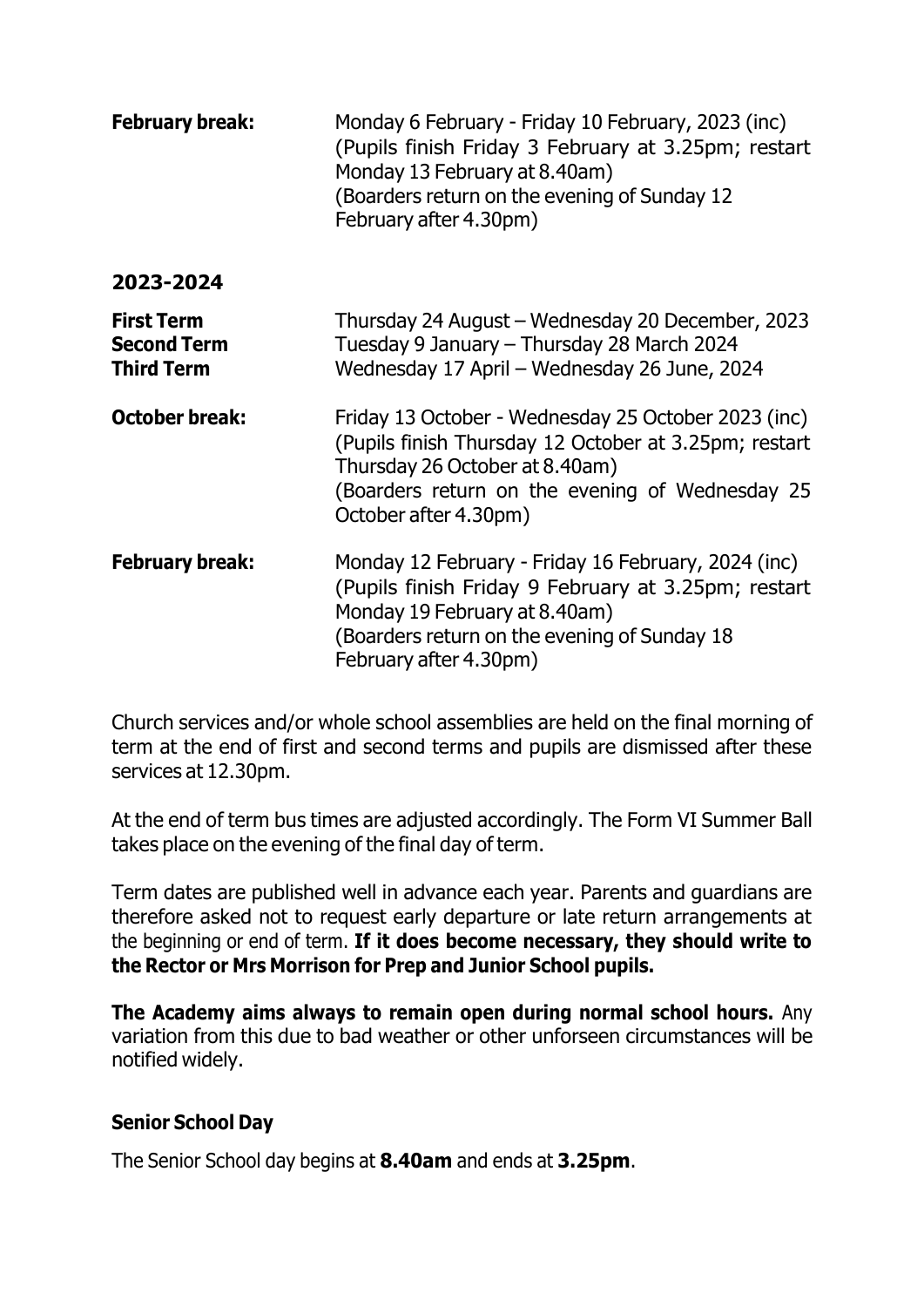Period 1 begins at 9.05am, and with a morning break of twenty minutes and a lunch interval of fifty minutes, the school day ends at 3.25pm. The teaching time is made up of five complete hours each day, and the Senior School follows a twenty-five period per week timetable.

Pupils may enter the buildings at 8.35am. Registration begins at 8:40am and pupils will be marked late if they arrive after 8:45am unless they are travelling by a bus that has been delayed.

3.25pm until 5.00pm is usually used for co-curricular activities. Pupils may go home at 3.25pm if they have no school activities.

Senior School Assemblies take place three times a week – on Monday, Wednesday and Friday assemblies will usually be held in person in the Assembly Hall but may take place via Zoom. On Tuesdays and Thursdays pupils will be with their Form Tutor Group.

### **Prep and Junior School Day**

The school day for Prep and Junior School begins at 8.50 am and ends at 3.15pm for the Prep School and 3.25pm for the Junior School. There is a 15 minute morning break and the lunch break begins at 12 noon in the Prep School and 12.15pm in the Junior School.

(Prep 1 pupils finish at 2.40pm until Friday 2 September, and thereafter at 3.15pm.)

#### **Travelling to School**

**By Bus**: If pupils come to school by bus, they will be dropped off outside the Dining Hall; they should then walk up the Heyworth path and avoid using the main drive for safety reasons. If pupils travel home after school by bus, they should board it outside the Dining Hall (except in cases of through-village public service routes). Pupils behaviour on any school bus should always be safe and sensible.

## **Please note that Prep School pupils may only travel home on the early buses and must be in Prep 3 and above. Prep 1 and Prep 2 children are not permitted on buses except for the Dunblane Infant Bus route.**

**By Car:** The school grounds are very busy during the school day, and pupils and parents are reminded that they **should not drive into the grounds until after 5pm, and only then if absolutely necessary.** The speed limit at all times is **10 mph**.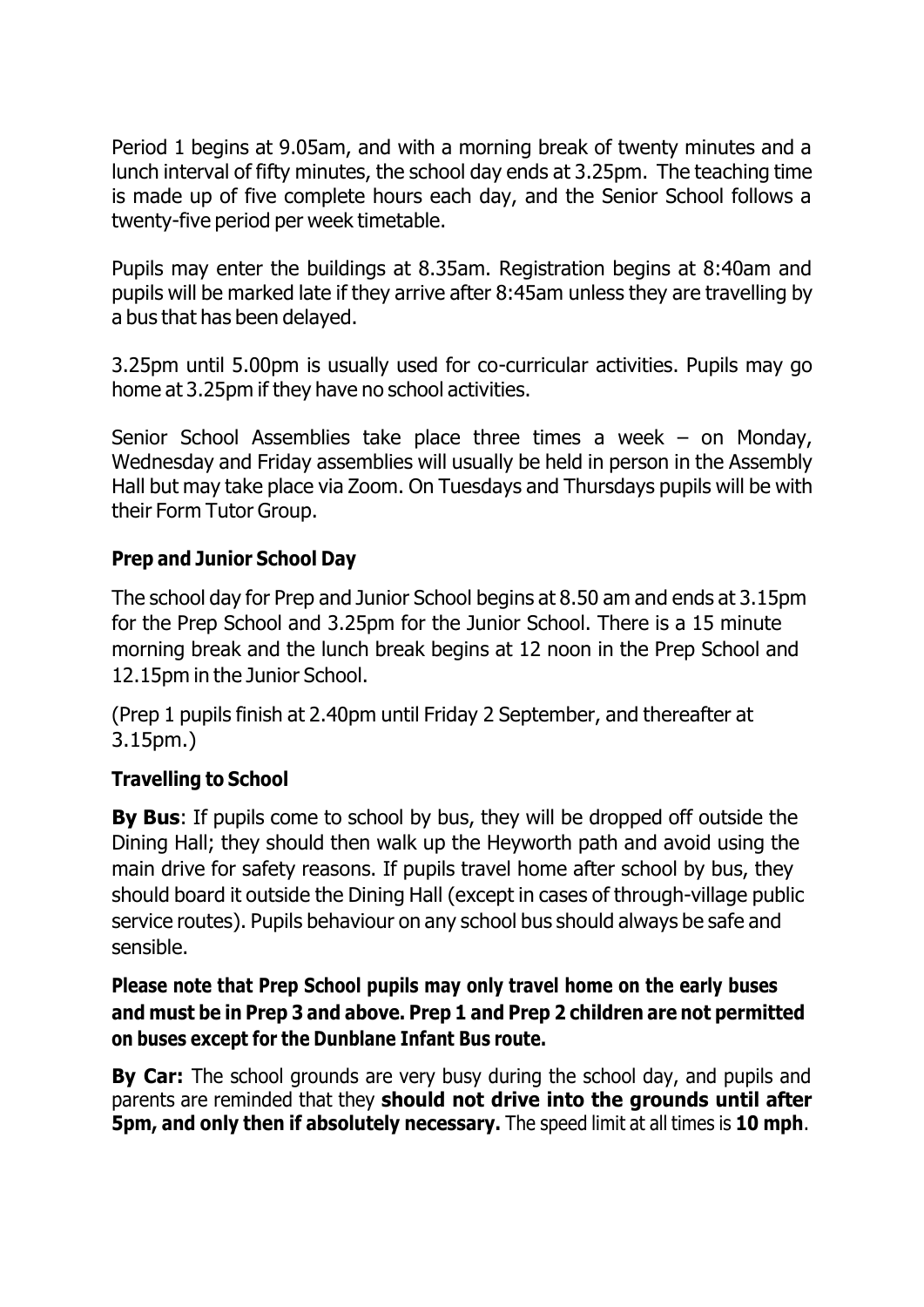Parents are reminded that they should be considerate when parking in the vicinity of the school and be sensitive to the needs of residents of Back Road and the roads surrounding the Junior School – and neither obstruct entrances to driveways nor park on the double yellow lines. **Please use the main Mylne Avenue car park wherever possible**. We would ask parents to consider the following:

- If you live in the village of Dollar please walk to school when/where possible.
- Park further away from the school and walk the final distance to the school gates. 'Park and stride'.
- Where appropriate, drop-off and/or pick-up your children from a location that is not directly outside the school gates.
- Please try to keep to an anti-clockwise flow of traffic around the roads immediately adjacent to the school. This unofficial one-way flow of traffic helps ease congestion, particularly on Back Road.
- Be courteous and thoughtful of local residents, other drivers and, in particular, pupils and families that are walking to/from school.
- Turn your engine off whilst waiting.
- Do not drive on to the school site to drop off or pick-up your children.

If pupils wish to drive a car to school they must request permission in writing from Miss Langley, Assistant Rector. This is also required for day pupils who wish to be driven by other pupils. Cars and motor-bikes brought to school must be parked in the Dining Hall car park. Pupils should not use a car or motor-bike during the school day, including morning break and the lunch interval. Parents must send a letter giving full indemnity to the Academy if pupils wish to drive to school, naming passengers who will travel with them.

## **Please note that Boarders are not allowed in Day pupils' cars.**

Pupils must remember that the school reserves the right to ban pupils who are reported for irresponsible driving from driving to or from school.

For further details about travelling to school by bus and car please click [here.](https://www.dollaracademy.org.uk/admissions/travelling-to-dollar-academy/)

**Green Travel Policy**: The school has a Green Travel Policy and it encourages parents to investigate alternative means of travel to school, including the use of school buses, car shares and walking. Parents may also consider the use of bicycles, if they are satisfied that their children can safely negotiate the road systems in and around Dollar.

**By Bike**: Pupils wishing to use bicycles to travel to school are required to abide by the following rules: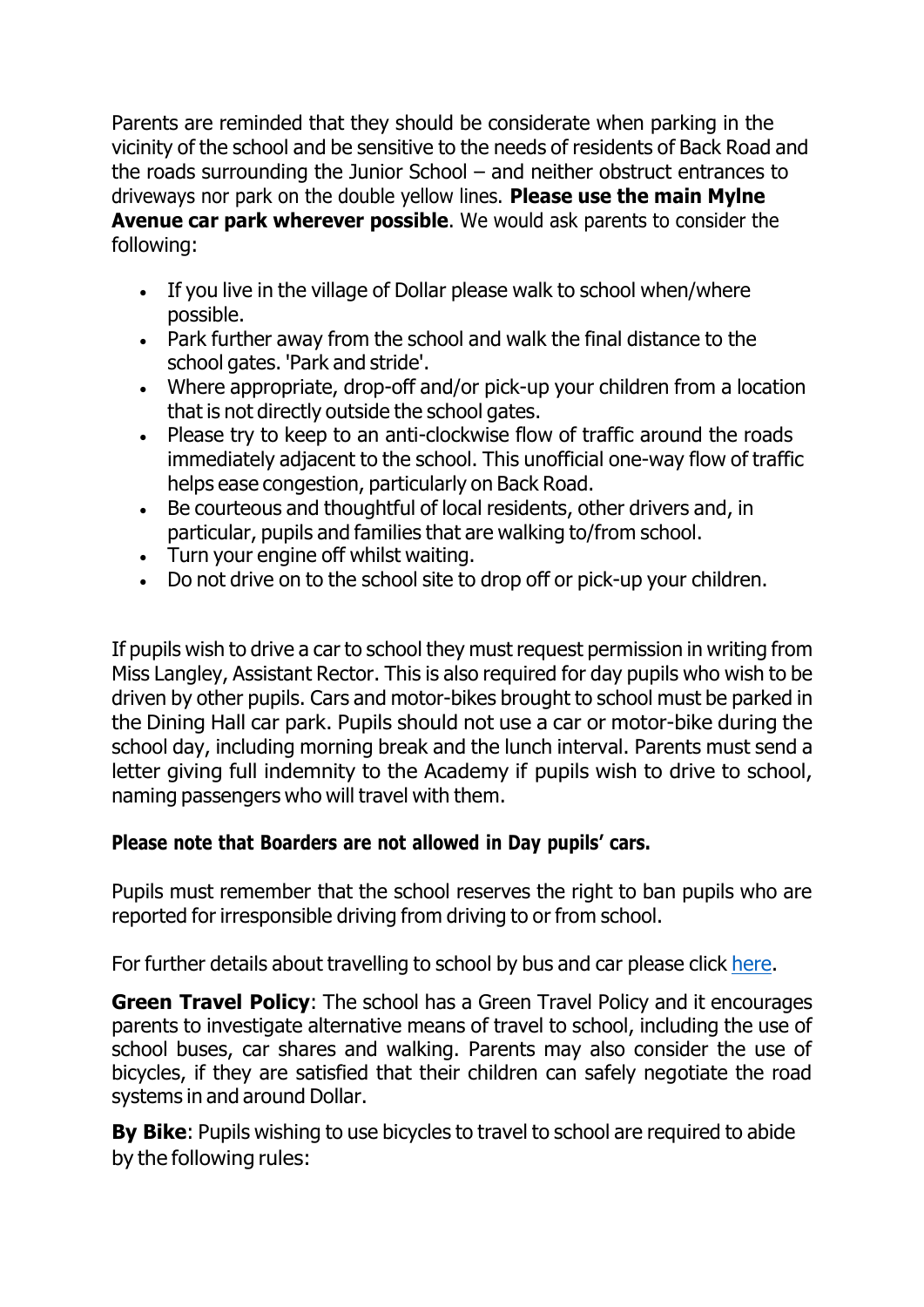- 1. Only pupils in the Junior School or Senior school may use bikes to come to school
- 2. Written parental permission must be received for all pupils and parents must take responsibility for damage and loss to bikes and pupils
- 3. Cyclists must operate with care for and awareness of pedestrians and other road users at all times and observe the 10 mph speed limit on the school grounds.
- 4. Bikes can be used only for transport to and from school, at the start and end of the day
- 5. All bikes to be locked when in school and kept in designated places
- 6. Helmets to be worn at all times while riding
- 7. Lights and hi-vis clothing must be used at appropriate times
- 8. No access to school repair / maintenance facilities; bikes must be kept in good working order.

# **Attendance**

**Absences:** If a pupil misses registration, they must sign the late book in the School Office. If pupils are off school, parents or guardians should email the School Office on each day of absence on n**[ot@dollaracademy.org.uk](mailto:not@dollaracademy.org.uk)** or call **01259 742511.** If pupils are returning after a serious illness or injury, they should also see the Nurse on their first day back.

If pupils are absent from a class for any reason, it is their responsibility to find out what has been done and what homework has been set, and to complete it before the next lesson. If pupils are likely to be off school for some time for medical reasons, their parents should contact the Academy to obtain work for them.

Pupils may only leave the school grounds during teaching time if they have first obtained permission from their Form Tutor or Head of Year. Pupils must sign in at the School Office both as they leave, and on their return. Members of Form VI may leave Dollar Academy grounds without permission but should also sign in and out.

**Lunches:** Children in Prep 1, Prep 2 and Prep 3 bring a packed lunch each day. This is eaten in the classroom under supervision of the teacher. Packed lunches may be ordered from the Dining Hall. In dry weather the rest of the lunch hour is spent outside. In wet weather the children may stay inside.

Prep 4 and Prep 5 pupils may choose to bring a packed lunch or take a school lunch in the Dining Hall. Pupils are escorted to the Dining Hall by staff and supervised in the choosing and eating of their meal. They return in groups to the Prep School.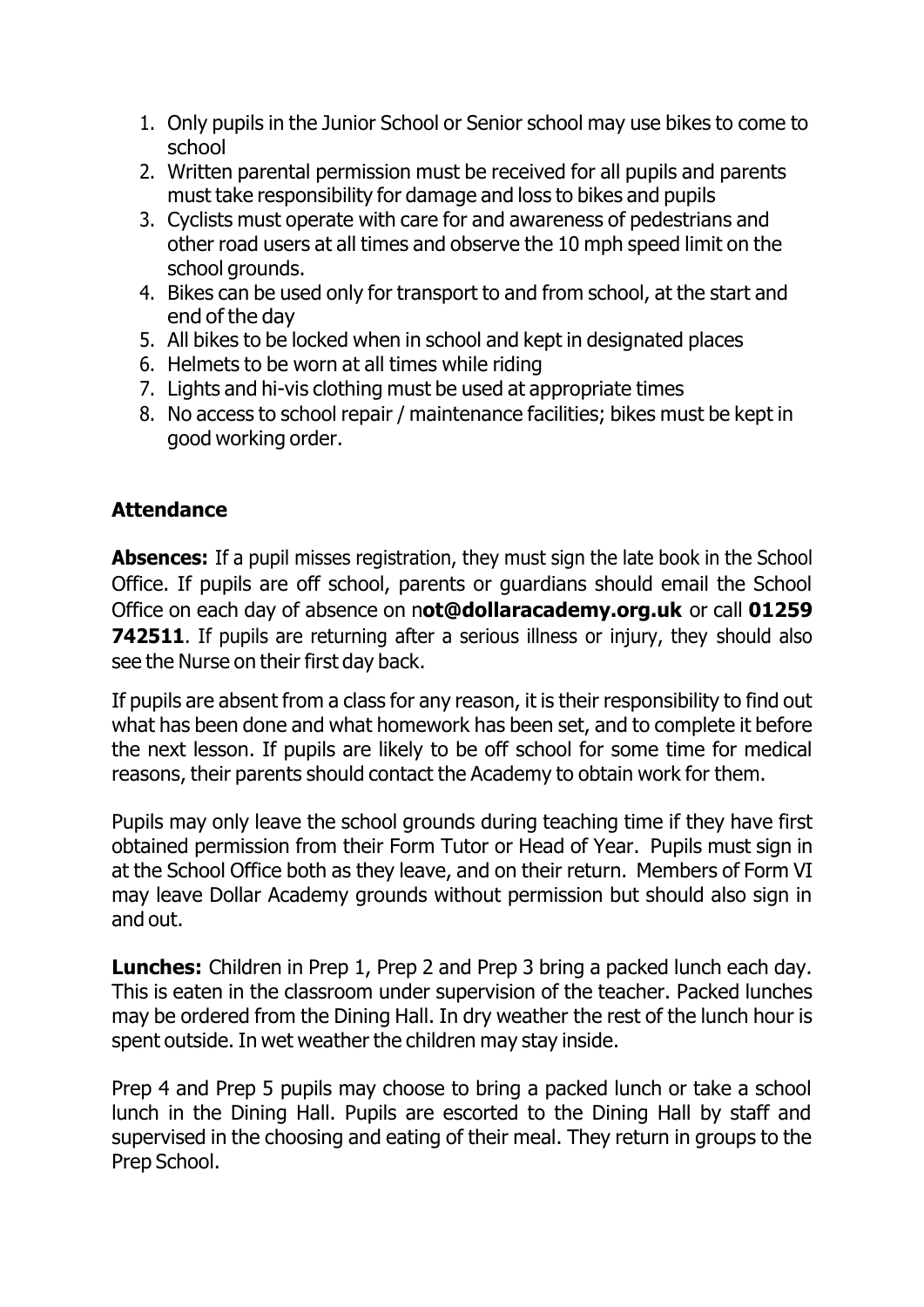Lunch for pupils in the Prep School begins at 12 noon, Junior School at **12.15pm,**

Form I at **12.25pm** and for all other seniors it begins at **12.30pm**.

A healthy three-course meal is available in the Dining Hall, offering a choice of various hot courses and of salads. The cost per meal is **£4.** There is also a Snack Bar and the McNabb Deli servery which offer individually priced 'lighter' options including sandwiches, salads and soups to take away.

Dollar operates a cashless catering system using finger-scanning technology; new pupils will be logged on early in the school term, and the account should be pre-loaded with credit or as soon as possible thereafter. Please note that cash is **not accepted** at the checkouts.

Pupils may also bring packed lunches which they can take to the Dining Hall when wishing to eat indoors.

Senior pupils in Form V and VI only, are allowed downtown at break and lunchtime, to buy food from the shops in Dollar; all rubbish must be disposed of carefully.

**All Form I pupils** will be required to attend lunch in the Dining Hall until the end of Second Term, after which they may choose where they take lunch. They can bring a packed lunch or buy their lunch at the Dining Hall

**Drinking Water:** Pupils should come to school with a reusable water bottle. There are various places around the school campus where pupils can fill it up throughout the day.

All the latest dining hall and menu information can be found on the school website [here](https://www.dollaracademy.org.uk/dining-hall/)

#### **School Uniform**

#### **General Appearance: We have clear rules about appearance, because this is an important aspect of our community.**

You should wear correct school uniform on all school occasions, with shirt tails tucked in, ties fully done up and top buttons fastened.

Blazers should be worn to and from school and when around the campus.

A navy-blue V neck jumper should be worn when the weather turns colder; no hoodies are to be worn with the school uniform. Pupils will be asked to remove them.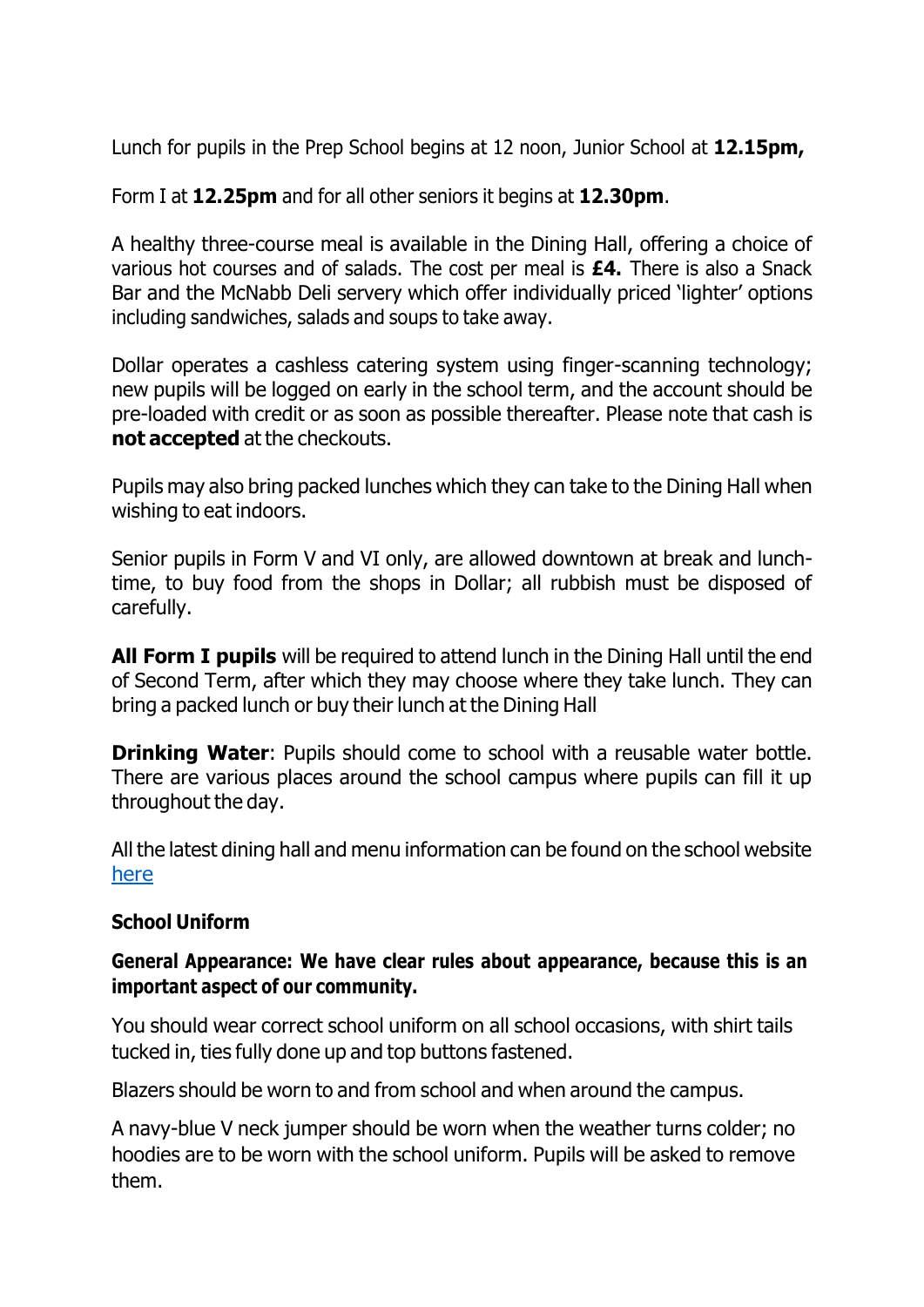Whatever is worn under the shirt or blouse should not draw attention to itself, e.g. logos or designs on t-shirts should not be visible.

Kilts should be knee length.

Jewellery (earrings, rings, necklaces, bracelets and nose rings) are not permitted, and pupils will be asked to remove them or have them confiscated. If pupils wish to have their ears pierced, they should arrange this at a time in the year which will not require them to wear studs (covered or otherwise) to school.

Excessive make-up and coloured nail-varnish/false/acrylic nails or false eyelashes are not permitted.

Pupils may wear badges related only to school achievements.

Hair should be clean and tidy, and all styles that are extreme or that draw undue attention to themselves should be avoided. Boys should be clean-shaven.

The rules on appearance are in operation at all times when uniform is being worn, and do not change after 3.25pm, at weekend, on school trips or during examination study leave.

If pupils are involved in an activity like skiing or a Duke of Edinburgh Award expedition, they will be advised by the member of staff in charge as to correct clothing.

Pupils walking to school are advised to wear clothing with reflective and/or high visibility areas attached.

All equipment and garments should be of regulation style, of the shade and fabric approved by the Academy, and **named**. Articles of clothing need not be new, but should be in good condition.

Uniform items can be obtained from:

**House of Henderson** 6/8 Friars Street, Stirling Tel. 01786 473681 On-line at [www.houseofhenderson.co.uk](http://www.houseofhenderson.co.uk/)

**Stevensons** Main Stockist 21-23 High Street, Perth, PH1 5TJ 01738 637843. Dollar Uniform available on-line at [www.stevensons.co.uk](http://www.stevensons.co.uk/) Also at 6 Falcon Road West, Edinburgh, EH10 4AQ Tel: 0131 477 3922 or 234 Queensferry Road Edinburgh, EH4 2BP Tel: 0131 467 8825

An excellent **Thrift Shop** is run by parents. The Thrift Shop is located in the basement of the Prep School. For further information please click [here.](https://www.dollaracademy.org.uk/dollar-academy-thrift-shop/)

For full details of our uniform requirements please click [here](https://www.dollaracademy.org.uk/dollar-academy-uniform/)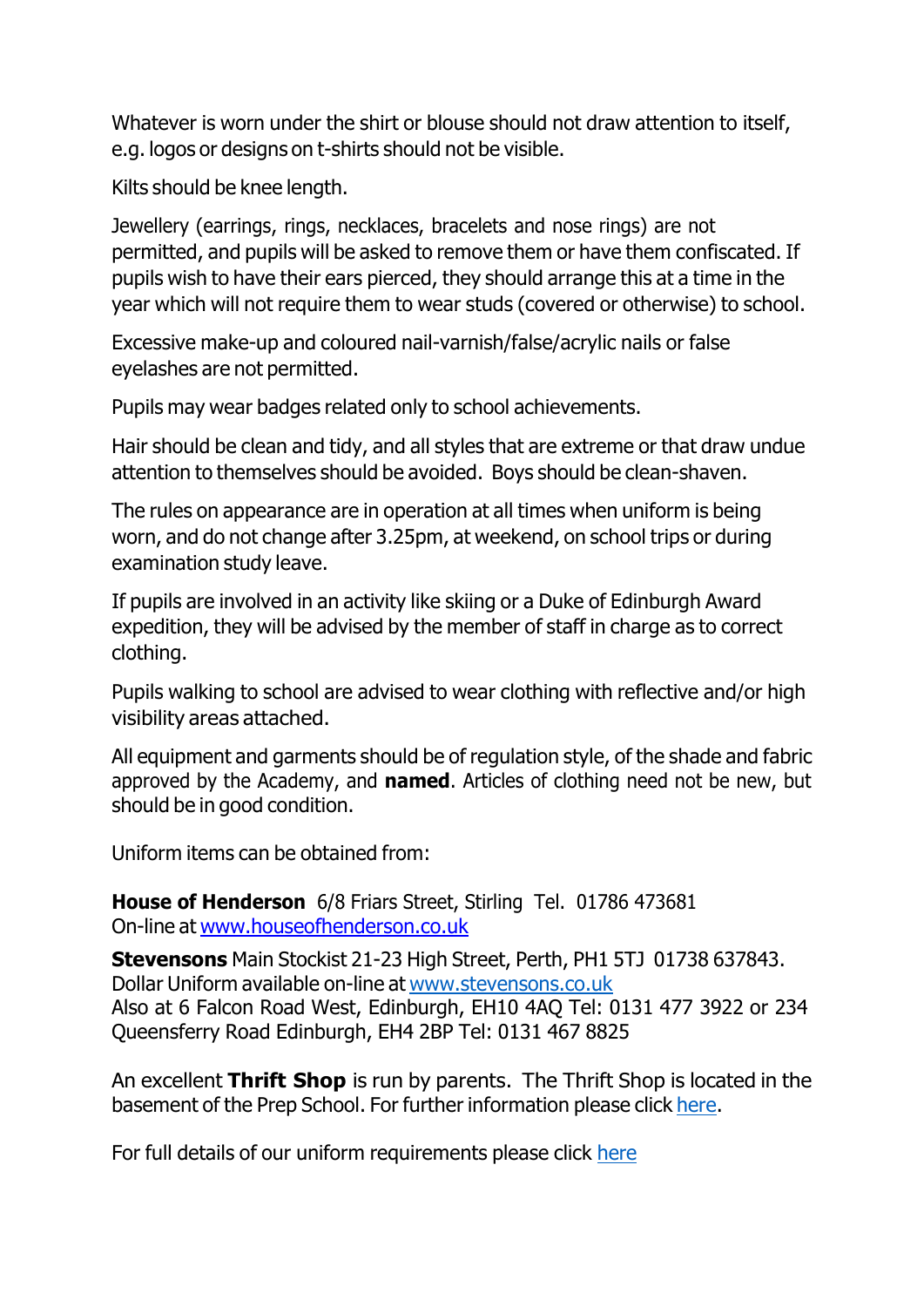### **School Work and Academic Matters**

**Homework:** In the **Prep School**, assistance to young readers at home is welcomed. As they develop in confidence, they will be provided with a range of written work, activities and games. In the **Junior School** this work develops to support what has been done during the day. Teachers will give guidance on the length of time expected to be spent on this.

Further details can be found in the Prep [School](https://www.dollaracademy.org.uk/wp-content/uploads/2022/06/Prep-Info-Booklet-2022-2023-FINAL.pdf) and Junior [School](https://www.dollaracademy.org.uk/wp-content/uploads/2022/06/Junior-School-Information-booklet-2022-23-FINAL.pdf) Booklets

In the **Senior School**, we offer as a rough guide the following allocations:

| <b>FORMS I AND II</b> | approximately one hour per night                       |
|-----------------------|--------------------------------------------------------|
| <b>FORM III</b>       | approximately two hours per night                      |
| <b>FORM IV</b>        | approximately two and a half hours per night           |
| <b>FORMS V and VI</b> | as much time as it takes to complete the work          |
|                       | (It is expected that pupils will often need to work at |
|                       | weekends, also.)                                       |

In Personal and Social Education lessons (FI-IV) pupils will be given guidance about study skills that will help them with organising their work, and planning for examinations.

In the early stages of the Senior School it is important that pupils get into the habit of going over the work that has been done during the day, and clearing up problems that they might have encountered. Pupils will be provided with a Dollar Academy Prep Diary as appropriate. If pupils lose this a replacement can be obtained from the School Office at a cost of £3.00. Pupils should also make good use of the Teams platform where lesson notes and homework are frequently posted.

### **If pupils have any concerns about their homework they should talk to their teachers as soon as possible.**

**IT:** Pupils are encouraged to enjoy and become competent in all aspects of the technology. There are conditions of use, for pupils own and others' safety, and pupils and parents are asked to sign a User Agreement before they start. This covers personal IT equipment brought into the school as well. The main points of the agreement are: pupils must not try to introduce nor access any unsuitable material; attempt to modify any of the software programmes in Academy computers; all communications created on school facilities should be of a decent and acceptable nature. **Pupils may well lose access to the facilities should they break any of these basic rules.**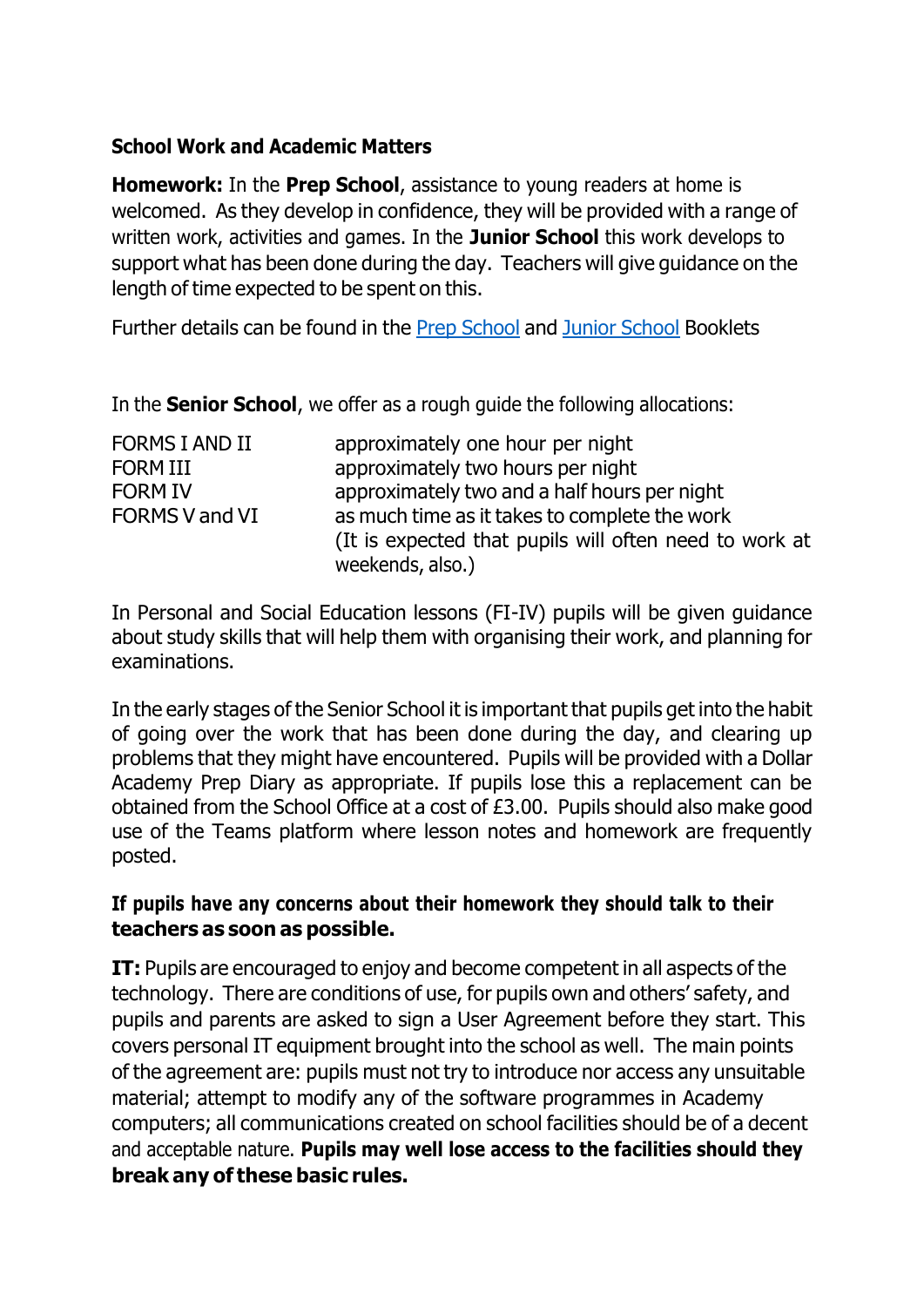Pupils personal devices are seen as a resource and can provide an opportunity to enable quick and easy access to the internet to enhance learning. When deemed appropriate, pupils in the Senior School may use their own devices for filtered internet access through the Dollar Academy wi-fi network. The use of a personal device during lessons is at the discretion of the teacher, and pupils should only use devices as directed by their teacher. The use of personal devices is governed by the school's conditions of use for Information Technology as outlined above.

**Books and Materials:** Most books for academic subjects are provided by the school. Pupils may be asked in some subjects to buy their own booklets of past exam papers. Pupils should have their own English dictionary, such as the Heinemann or the Little Oxford, for personal reference. Pupils in Form II and above will be supplied with the relevant Foreign Language dictionary which will be charged to accounts. Pupils should also have a calculator and can order one through the Maths department.

Senior pupils buy their own paper and jotters. *The Sorting Office* shop in Dollar offers a wide range of stationery, including Dollar Academy branded jotters, as well as atlases, dictionaries and other necessities.

If books on loan are not returned on the date required by the Head of a particular department by the last day of session, the full cost of replacement will be charged to the end of term account. Late returns will not be permitted and no refund or credit of any charge for non-return on fee accounts will be made. A Book Return day is arranged in June for the return of text books for all pupils in Forms IV, V and VI.

**Library:** The Senior School library is a well-stocked resource area, and is open on weekdays during term time, and after school from 3.30pm to 5.00pm. Mrs Rambaut, the Librarian, will always be pleased to help you. The Library may also be used for study at lunchtime by Senior pupils.

#### **Subject Selection**

**Form II Interviews:** Each Form II pupil, along with their parents, is invited into the Academy in February for an interview with two Senior Staff on careers and subject choices. At this point they select the 7/8 National 5 courses they will study over two years in Form III and Form IV.

**Forms V and VI:** At the end of their National 5 course (Form IV), all pupils are interviewed individually about subject choices for Higher courses.

In the three days prior to the beginning of each session, all pupils entering Forms V and VI are asked to attend interviews with Senior Staff and Heads of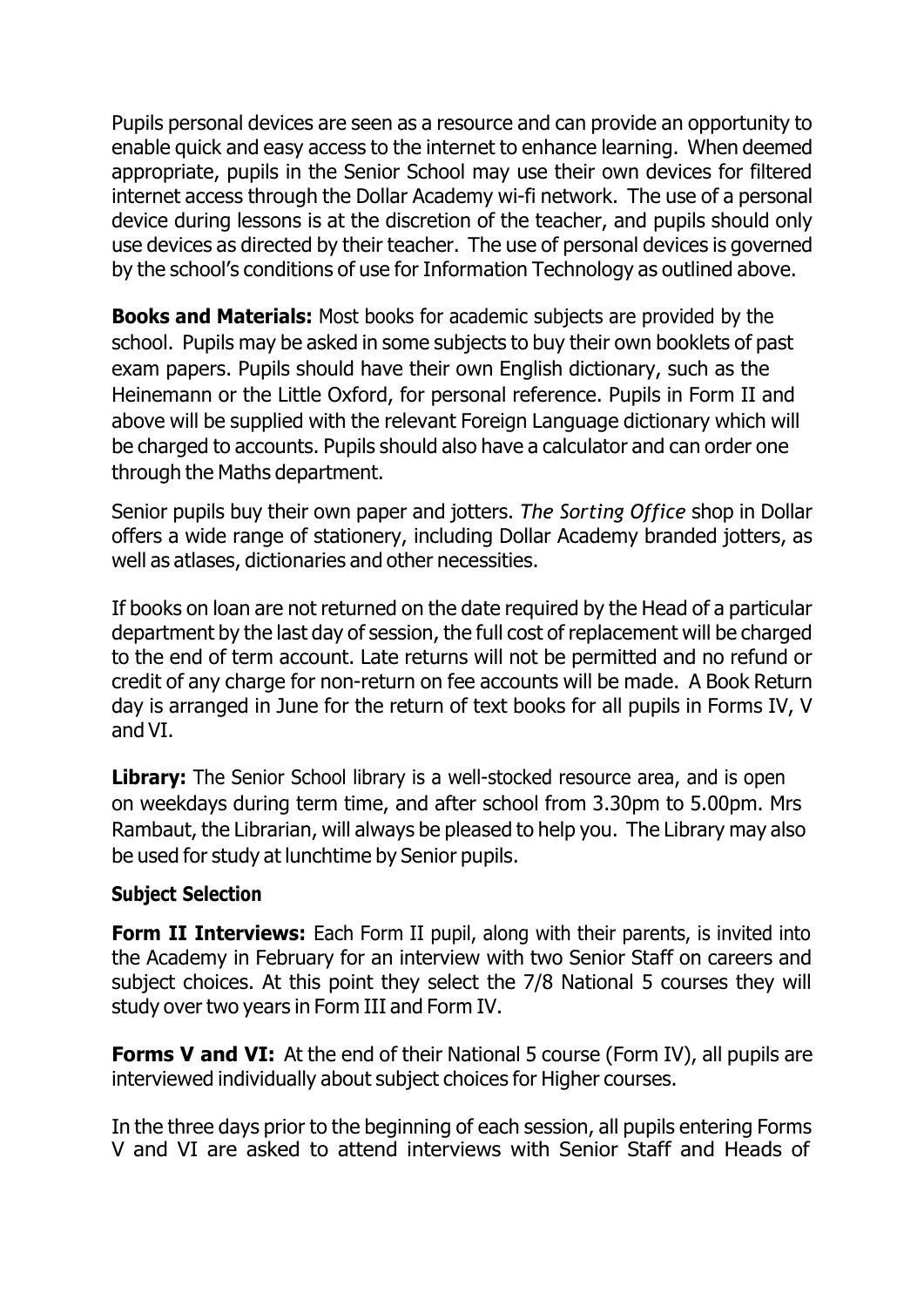Departments in order to finalise subject choices for the coming session. New pupils (FIII – VI) have separate timetabling interviews.

Pupils who have just taken National 5 go on to take a maximum of five subjects in Form V, at the end of which they take their Highers. They then go into Form VI, when they can take further Highers or Advanced Highers. In Form VI it is expected that pupils will receive around 18 hours of lessons per week, and that they will take at least three examinable courses. A number of special interest modules in addition to the core academic timetable are also available. In Form VI pupils will have some "non-contact" periods in the day. Pupils are invited to use these times to broaden their educational experience.

**Support for Learning:** Full details on the Support for Learning department can be found [here.](https://www.dollaracademy.org.uk/academic/support-forlearning/) The Support for Learning Department aims to equip pupils with skills and strategies which will help them to succeed independently and with confidence in their current and future learning.

Individual Assessment Arrangements (IAA) are carried out in accordance with policy and guidelines issued by the Scottish Qualification Authority. Further details can be obtained by contacting the school's SQA coordinator, Mrs Mason.

#### **Form V and VI**

**Careers Advice**: Mrs Robinson (Business Education) is in charge of Careers in Dollar, and will be pleased to discuss any matters arising. Heads of Year, or any member of the Senior Staff, will likewise be willing to advise. The school also holds a Careers Convention every other year.

**Work Experience**: Pupils in Form V may have the opportunity to undertake work experience towards the end of the Third Term, and some Form VI pupils will do the same in the early weeks of their final session. Mrs Langley is responsible for this area. Experience of this kind is regarded as essential when applying for certain careers such as Medicine, Dentistry, Physiotherapy, Veterinary medicine and Teaching.

**Higher Education (UCAS**): There is a team of specialists who will help pupils through the process of gaining a place at University or College headed by Mr Burbury, the Deputy Rector. There is a UCAS evening in the Third Term at which pupils will be able to meet representatives from many major institutions, and collect their prospectuses. There is a further UCAS parent / pupil evening at the start of the First Term at which more information regarding the application process is given.

Pupils are ultimately responsible for researching their options, discussing them with staff and parents or guardians, visiting institutions, and finally making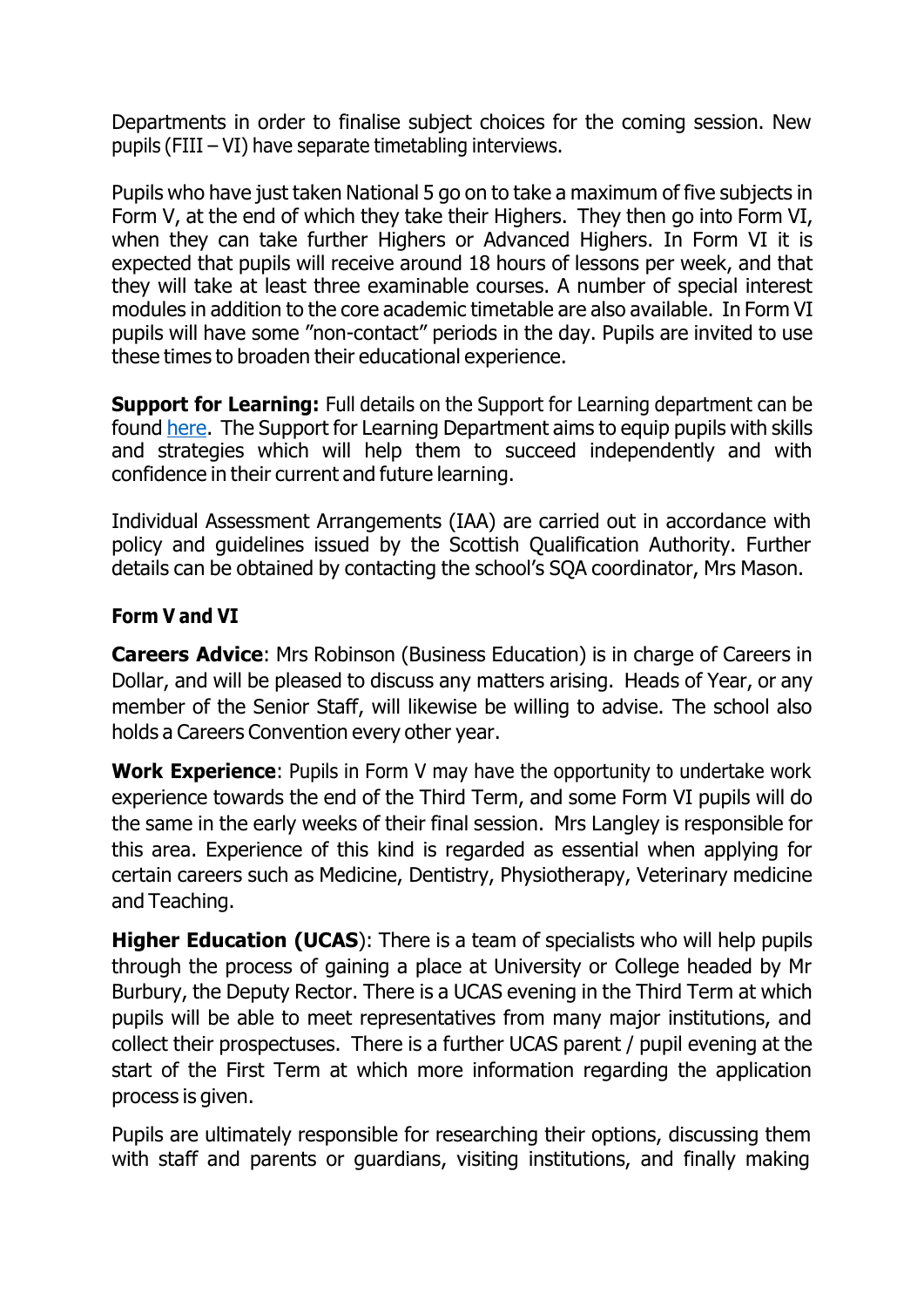decisions. There are deadlines that have to be met for Vet, Dental, Medicine and Oxford and Cambridge entries in addition to the UCAS deadline in mid-January.

**Open Days:** Pupils are encouraged to visit the higher education institutions to which they intend to apply but ideally, pupils should try to visit out of term time, so that they miss as little work in school as possible. Pupils will be given permission to visit institutions' open days during the school day provided that the institutions are ones that are high in the order of preference.

For full details of the Dollar Academy Curriculum for each year group please click [here.](https://www.dollaracademy.org.uk/wp-content/uploads/2022/06/Dollar-Academy-Curriculum-280222.pdf)

### **Communicating with Parents**

**Reports:** New pupils will receive a brief mid-term report in the term in which they first arrive to provide comment on how they are settling in.

Prep and Junior pupils receive written reports in the third term.

Pupils in Forms V and VI will be sent a report at the end of first term.

During second term, Form I and Form IV will receive a full report, and at the end of the academic session, reports are sent on pupils from Form II and Form III.

Form VI receive a leavers report in the form of a letter from their personal tutor.

Pupils in Form IV, V and VI receive a grade letter following their preliminary exams. Duplicate reports may be sent to alternative addresses for families that require them, the School Office, will be pleased to assist in this matter.

All reports are emailed directly to parents with paper copies available by request.

**Parents' Evenings:** In the Prep and Junior Schools Parent's Evenings are held for each class twice a year in October and February. Interviews are by appointment with class teachers.

In the Senior School, each year group has its own Parents' Evening (with extra Information Evenings for Forms I and V). Full details of Parents' Evenings are given before the event, and the dates are listed in the school calendar. Parents' Evenings may be held virtually, using the online platform SchoolCloud. All parents are encouraged to attend.

**Children should not attend these meetings, so that parents and staff feel able to speak freely.**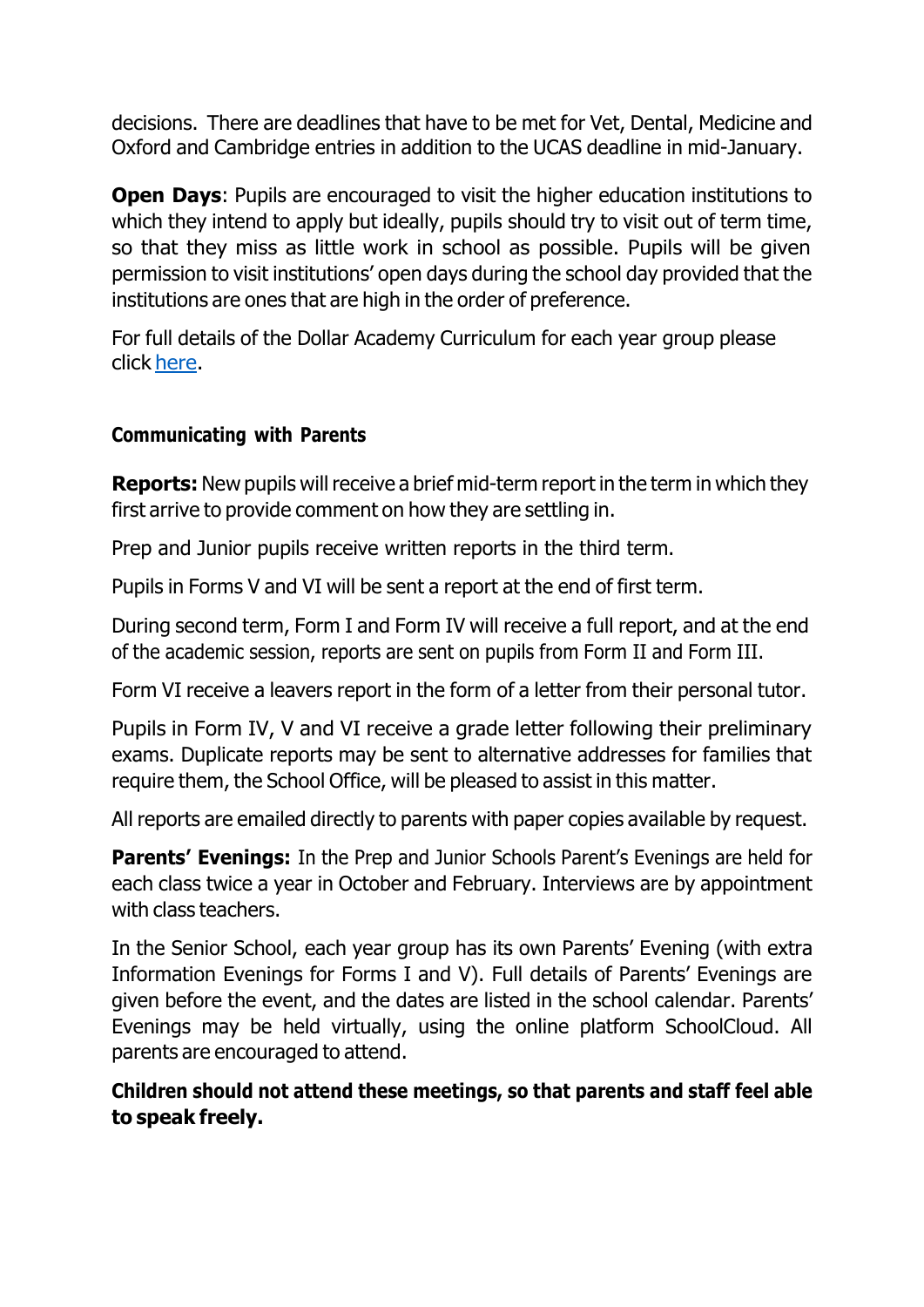**School Post:** The vast majority of mailings from school will arrive direct to your email inbox via an online communications platform called 'School Post'. This platform allows for all school messages and documents to be delivered and held securely online – no more missed or lost letters! Permission slips for trips and tours will be returned online so there are no more paper forms to remember or retrieve from the bottom of schoolbags. Details of how to access your School Post account are sent to all parents at the start of each academic year and/or when a new pupil starts at Dollar Academy.

**School Calendar:** School activities and events are listed on the online SOCS calendar available here:<https://calendar.dollaracademy.org.uk/> You can sync this online calendar to your personal/family calendar if you wish.

**Dollar Academy Sports Desk (SOCS Sports):** All Sports' Team Fixtures and Training Sessions are managed online via SOCS. If your child is part of a school sports team you will receive instructions on how to access SOCS Sports.

**Contact details:** It is essential that you ensure any changes to addresses, telephone numbers, email addresses and emergency contact details are notified to us immediately on [dollaracademy@dollaracademy.org.uk](mailto:dollaracademy@dollaracademy.org.uk)

**Fortunas:** The Dollar Academy Magazine *Fortunas* is published twice a year. This is available free for the whole community to enjoy.

## **Co – Curricular**

For full details of all the activities available please click [here.](https://www.dollaracademy.org.uk/co-curricular/)

We encourage all our pupils to become involved in co-curricular activities, but they are not compulsory.

Full details will be published online via the SOCS Co-Curricular platform which will be updated at the start of term and pupils will be able to see the activities on offer at the 'Get Active Activities Fair' held in the first few weeks of the First Term. Senior School pupils will be given log in details to the SOCS Co-Curricular platform and can sign up for activities themselves. In the Prep and Junior Schools Parents will be given details of how to sign their children up for activities. To login to SOCS please go to <https://www.socscms.com/login/557>

It is possible to juggle quite a few activities and there are many available. However, please remember that to be fair to the others in the group and the staff responsible, loyalty and continuous support are necessary.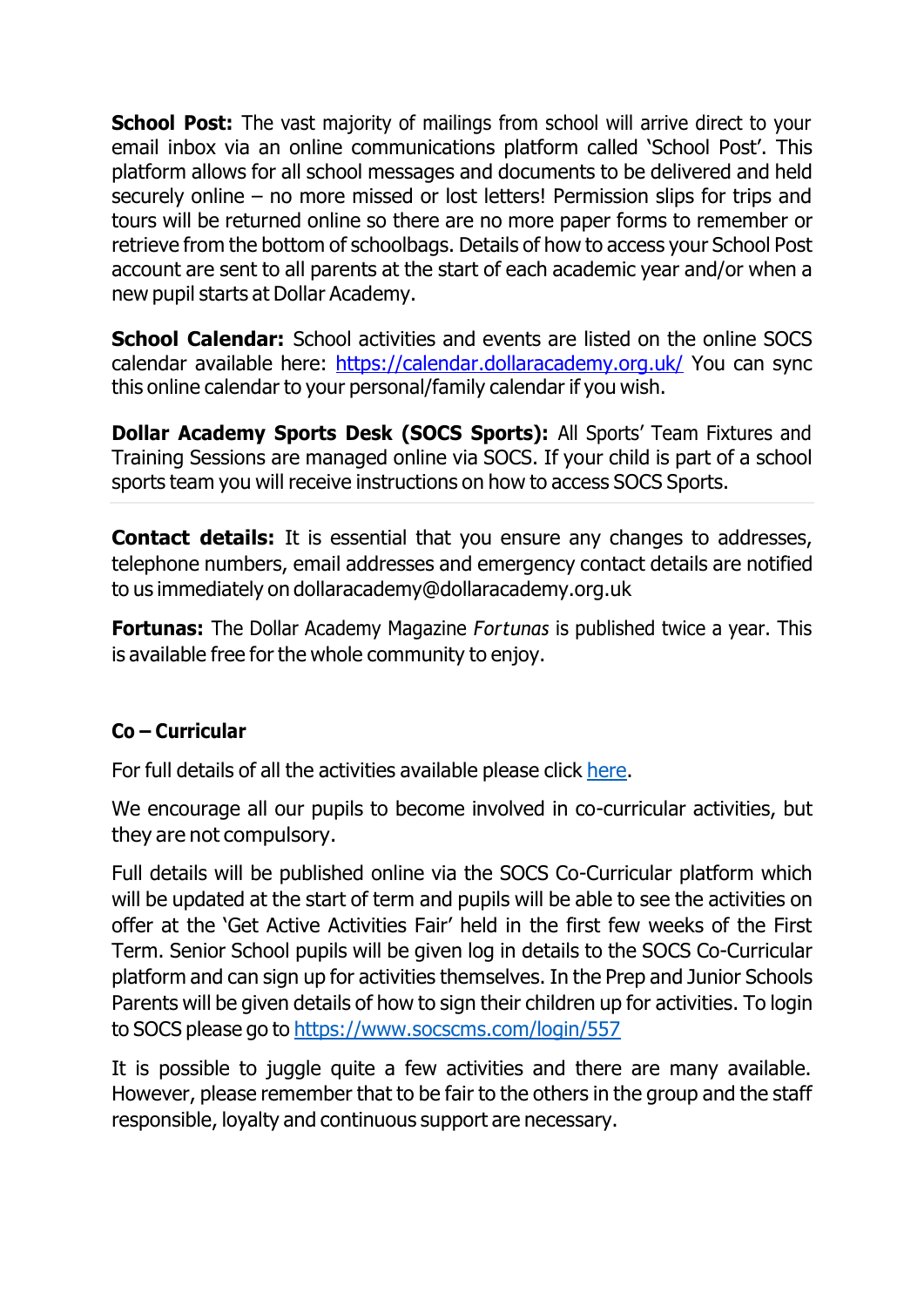#### **Music and Drama Productions:**

Performance is an essential part of musical and dramatic life at Dollar. Whilst subject to change, a likely programme for the year is as follows:

First Term: Form VI and a Form III play. The Music Department undertakes a Christmas Concert. Prep School Christmas productions.

Second Term: Form II/III drama production. Junior 1 Musical cantata.

Third Term: Form I drama production. The Music Department stages a Summer Musical production as does the Junior School.

Once committed to a production, a pupil is expected to attend rehearsals as required, and failure to attend may lead to the pupil's being dropped from the team.

**Instrumental Tuition:** Full details of Individual Instrumental Tuition and how to apply for lessons, can be found [here.](https://www.dollaracademy.org.uk/wp-content/uploads/2022/06/Instrumental-Music-Tuition-Application-Form-2022-23.pdf)

**Sports:** Competitive fixtures against a variety of schools, either on Saturday mornings or midweek, are a valuable part of the sports programme at Dollar. Parents are reminded of the importance of high standards of behaviour from spectators during inter-school matches. While the problem has rarely affected Dollar matches, there have been instances of referees having to endure unacceptable levels of criticism in school matches throughout the UK. Parents are thus asked to be sensitive to this issue, and to remain positive despite any perceived refereeing inadequacies, home or away. **Unacceptable behaviour will be reported to the Rector.**

**Sports Weekend:** The weekend prior to the last week of session is our annual Sports Weekend. This starts with the Prep School Sports on Thursday, Junior School Sports on the Friday and the Senior School sports on the Saturday afternoon. Parents experience the culmination of the athletic activities of the year and there is opportunity to see the Art Exhibition in the Maguire Building. The CCF hold their passing out parade on the Sunday morning followed by a display from the Pipe Bands. Finally, the Rector hosts a cricket match on the Sunday afternoon. The Boarding Houses also run other events for the boarding communities.

**Charities:** Each session, a new Charities Committee made up of Form VI pupils is selected to organise the many charitable events. The Committee is responsible for the running of a number of events throughout the course of each session, for example, in recent years we have raised significant sums for CHAS, DEBRA, Macmillan Cancer Research, Children in Need, Homestart, Ocean Youth Trust, the Terrence Higgins Trust, Alzheimer's Scotland, Barnardo's, Aberlour, Alloa Foodbank and the British Lung Foundation. The Committee is also very much involved in the administration of the Sponsored Walk which takes place in the local hills once every two years. Enormous sums of money are raised and local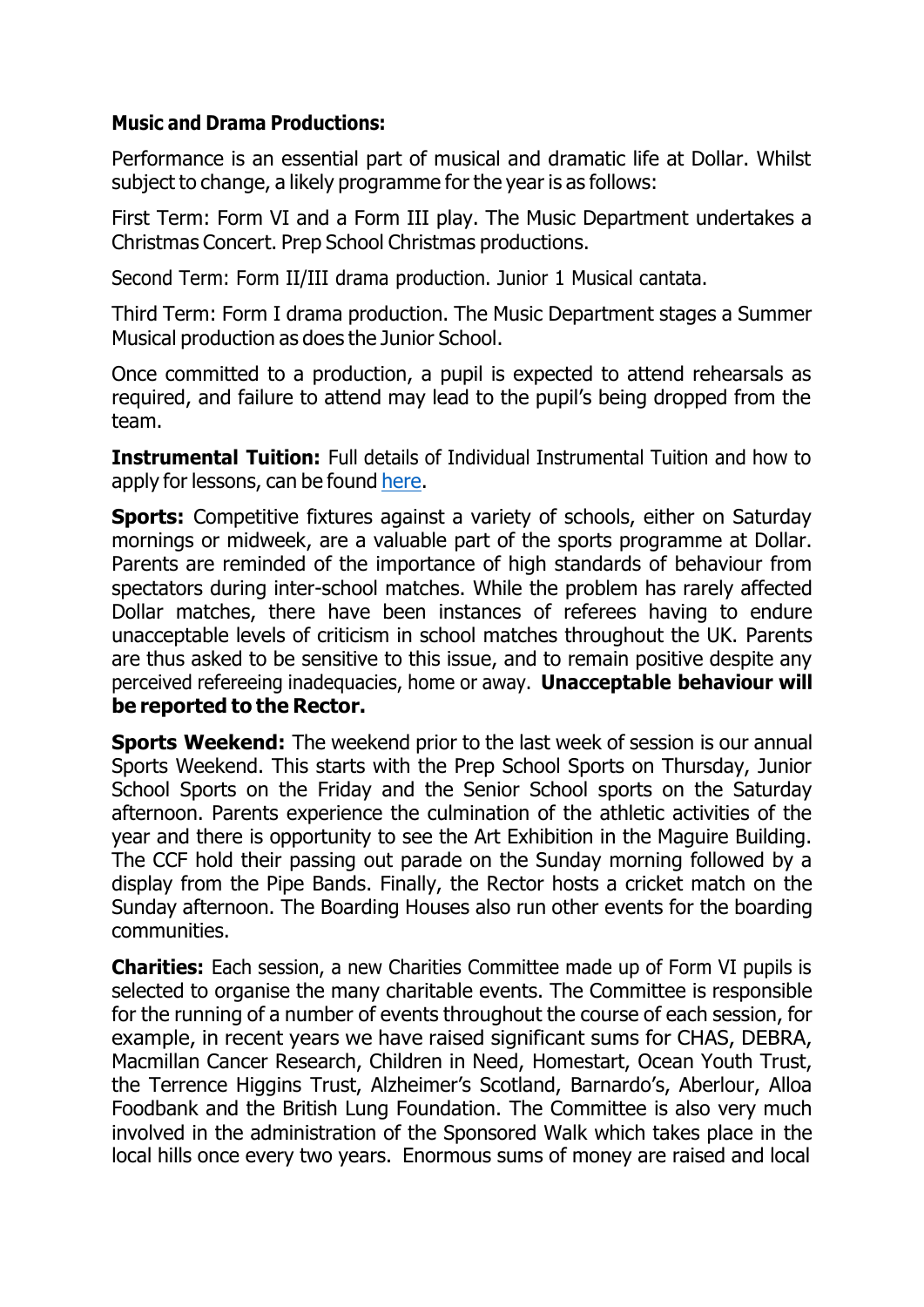and national charities have been supported. The Sponsored Walk in June 2021 raised over £60,000 for six charities.

The experience offered to so many pupils as a result of the work of this Committee is of immense value. Significantly, our links with our local community are very powerful.

**Colours Awards and Internationalists' Award**: Dollar Academy awards half and full Sporting and Cultural Colours to pupils in Form 4, 5 and 6 for excelling in various areas of co-curricular activites. The full details and criteria for when and how the Colours and Internationalist Awards will be presented to pupils, please click [here.](https://www.dollaracademy.org.uk/wp-content/uploads/2022/06/COLOURS-AWARDS-criteria-GSB.pdf)

### **Guidance, Health and Wellbeing**

For full details please click [here.](https://www.dollaracademy.org.uk/about/health-and-wellbeing/)

To see our Anti-Bullying Policy please click [here.](https://www.dollaracademy.org.uk/wp-content/uploads/2021/11/Dollar-Academy-Anti-Bullying-Policy-2021.pdf)

To see our Child Protection and Wellbeing Policies and Procedures please click [here.](https://www.dollaracademy.org.uk/wp-content/uploads/2022/06/DA-FULL-Wellbeing-and-Child-Protection-Policy-and-Procedures-2021-22.pdf)

The school is committed to the principles of Child Protection, with a policy based on the Children's Charter, the Children and Young Persons Act (2014) Scotland, the Scottish government's 'Getting It Right For Every Child' (GIRFEC) legislation, as well as on many years of experience. In this context, there may be occasions when a pupil's confidentiality is respected and information is not shared or passed on to parents (although every effort will be made to encourage the pupil to discuss a sensitive issue with their parents). The Child Protection Coordinator and Named Person is Miss Langley, who is assisted by Mrs Morrison in the Prep & Junior School and Mr Burbury in the Senior School.

If pupils or parents have concerns about life in Dollar Academy, you should feel free to raise them with **any** member of staff with whom you feel comfortable – you are not restricted to members of staff who have been given particular responsibility for pupils (like Class teachers, Form Tutors, Houseparents or Heads of Year). You could also phone Childline on 0800 1111; the Care Inspectorate on 01382 207288; or the National Child Protection helpline on 0800 022 3222.

**Guidance System**: Dollar is committed to providing a safe and supportive environment in which pupils are encouraged to make progress in curricular, cocurricular and personal terms.

The guidance system in the Senior School is focused on year groups; there are six Heads of Year, one for each year group from Form I to Form VI, assisted by Assistant Heads of Year. Within the year group pupils are assigned to a Form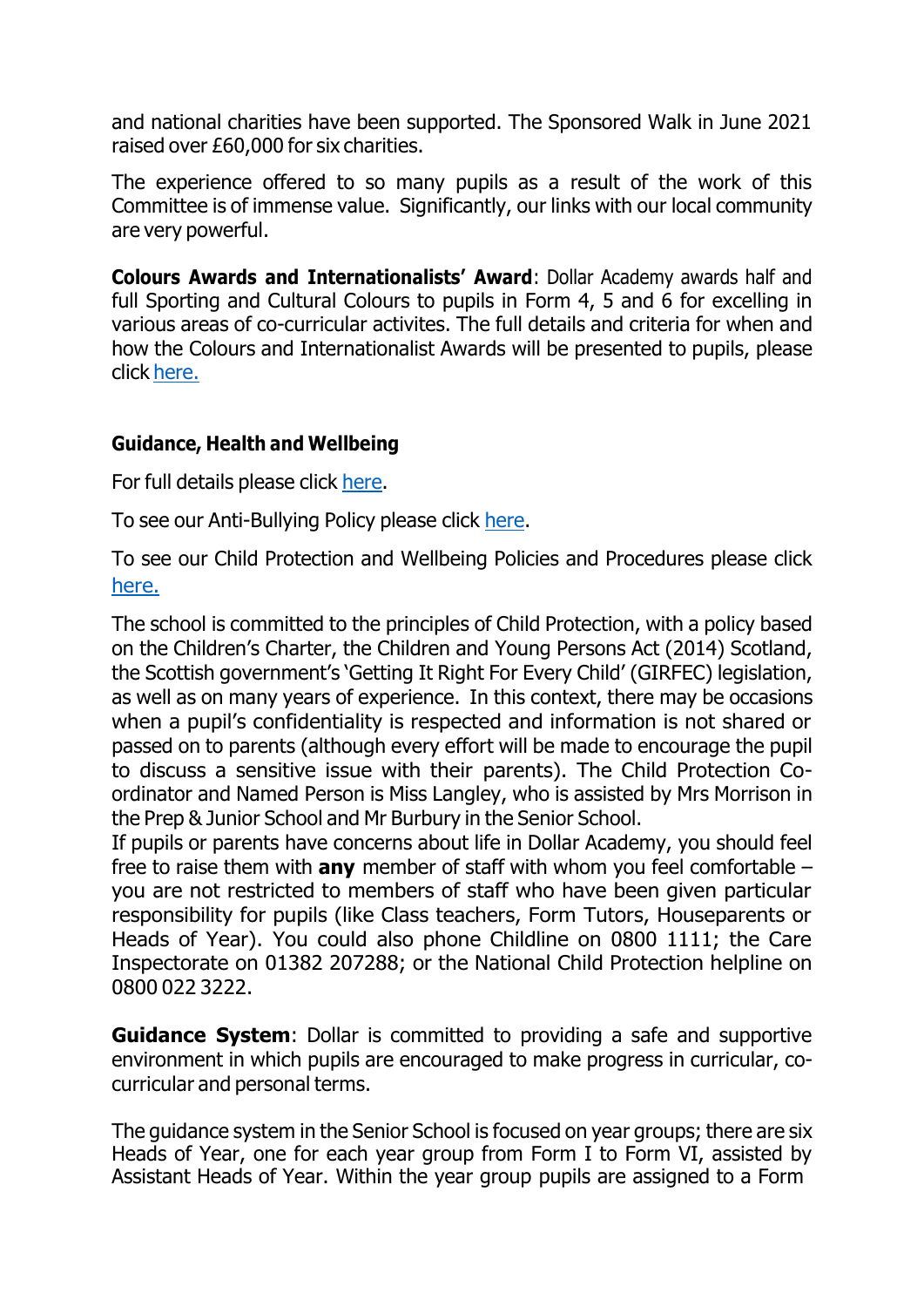Tutor Group. The Form Tutor meets with the form group each morning and, in addition to monitoring the day-to-day routines, is well placed to get to know pupils individually, to encourage curricular, co- curricular and personal progress, and to offer support.

The Head of Year, helped by the Assistant Head of Year, has overall responsibility for the welfare, progress, conduct and support of the pupils in the year group and responds to the needs of individuals by encouraging, motivating, praising achievement, disciplining when necessary and putting in place a range of strategies designed to help overcome any difficulties that pupils may encounter. The Head of Year liaises with the Assistant Rector with responsibility for their year group: Mrs Morrison for Prep, Junior and Form I pupils; Mrs Miller for Form II; Mrs Mason for Form III; and Miss Langley, who also has the overview of the guidance system, for Forms IV, V and VI. Assistant Rectors will often become involved in issues of more serious concern. In these cases, there may be input from the Child Protection Co-ordinator, Miss Langley; the Deputy Rector and / or the Rector will also be informed and might become directly involved. In addition, Form VI pupils choose an individual Personal Tutor who will help and advise during a pupil's final year.

Heads and Assistant Heads of Year are the first points of contact for parents if they wish to discuss any aspect of schooling or welfare. Matters of concern can also be raised with the Child Protection Co-ordinator, the Assistant Rector and the Deputy Rector.

**Pupil Counsellor:** Mrs Mackie is Dollar's Pupil Counsellor. She is available to help any pupil who needs further support, and she will be pleased to discuss matters of concern with any pupil who approaches her. Mrs Mackie can be found in the English Department.

Pupils are welcome to speak to any member of staff about any matter that concerns or troubles them but no member of staff can promise to keep something secret. Information may need to be shared because of a possible risk to the pupil or someone else. Members of staff will ensure that only those who need to know are informed, and that all sensitive information will be treated very carefully

**Nursing Centre:** The School Nurses are Karen Finnie and Krissy Scott, and they will be happy to help any pupil who needs attention. If pupils are feeling unwell during the school day, or are hurt in any way, they can visit the Nursing Centre before school, at break-time, lunchtime or after school. If necessary, they may be seen at other times, with a teacher's permission. **Please remember that pupils must not leave school and go somewhere else without telling anyone**. If a pupil feels that they need to go home, they should visit the Nursing Centre to be signed out first.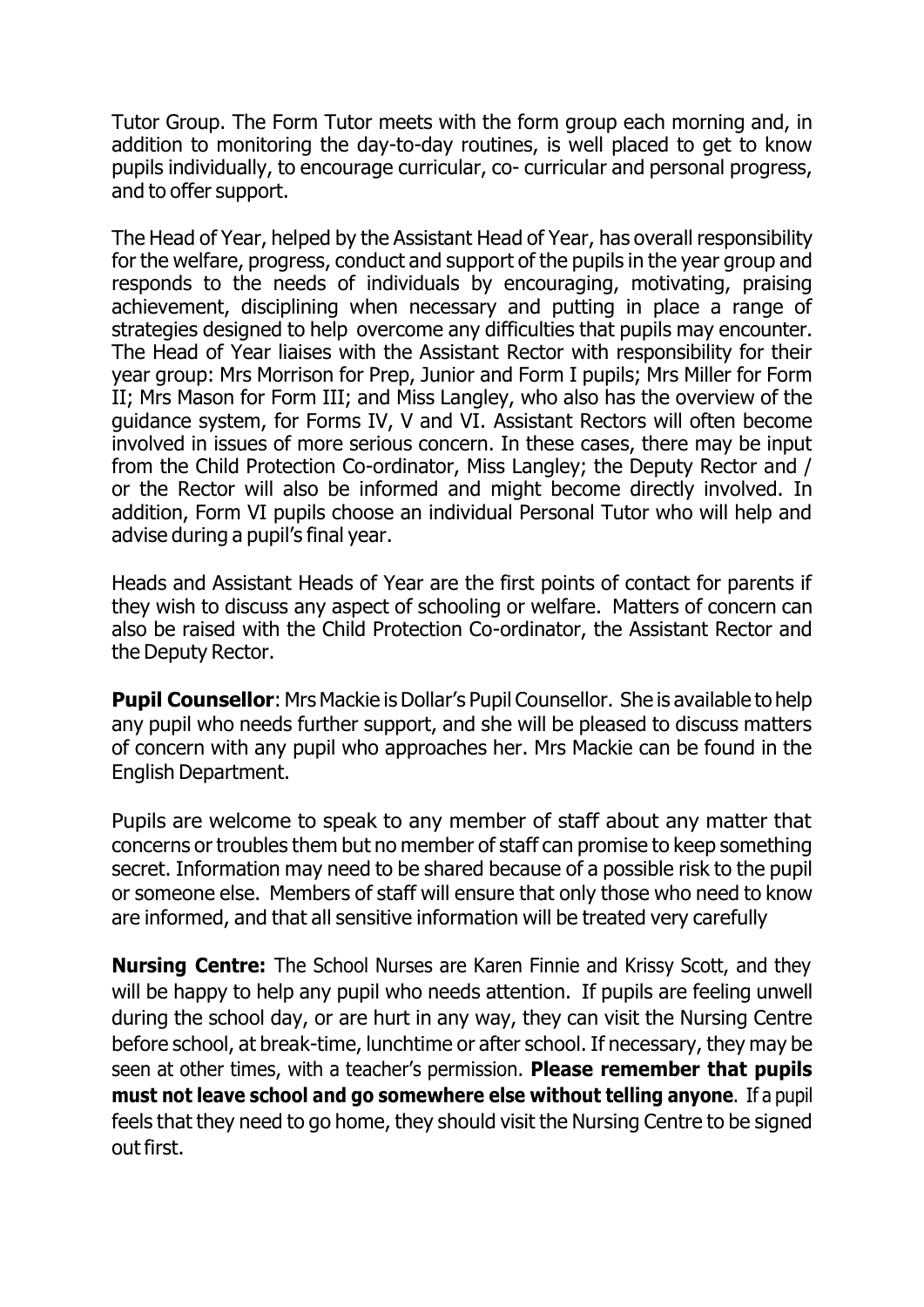The Nurses are based in the Nursing Centre, Mylne House, 3 Academy Place, from 8.30am – 5.00pm Monday - Friday. Boarders are registered with Dollar Health Centre.

When pupils return to school after an injury requiring the use of crutches and/or a plaster cast they should report to the Nurse at the Nursing Centre **before registration**. This will let us assess their ability to move around the school and negotiate stairs.

**Medicines:** Only items such as an asthma inhaler or an "Epipen", if required, should be carried by pupils during the day. Over-the-counter medicines can be dispensed by the Nurse.

Medication for the day should be discussed with the Nurse. Medicines for occasional use (e.g. for migraine) can be kept at the school medical centre. Boarders should hand medicines over to their Houseparents.

**Medical Information:** Every year parents are asked to complete a short proforma with details of their children's health, for return to the School Office. This should be completed whether or not there has been a change in circumstances: it is our best way of ensuring that we have up to date information in order to look after your children effectively when they are in our hands. Medical information about pupils will remain confidential. However, information on medical conditions that may affect or be affected by school activities (e.g. asthma) will be shared with academic staff as necessary, with pupil/parental consent.

**Medical Examinations and Vaccinations:** Each Thursday afternoon of session routine medical examinations are carried out by the School Nurse. All pupils new to Dollar are seen during their first academic session. As part of the routine medicals, all of Prep 1, Prep 3 and Junior 2 pupils are seen; Tetanus, Diphtheria, Polio boosters and MenACWY vaccinations are provided for Form III; and the flu immunisation programme is administered in school for pupils in Prep 1 to Junior 2. Members of the CCF Shooting Section, and other pupils in the school involved in shooting, are offered regular hearing tests. In addition, our Medical Team expect to see all pupils with a condition highlighted on the "Short Medical form". It is particularly important that we be informed of any matter which could affect your child's progress in Dollar.

**Infectious Diseases:** Parents are asked not to send their children to school if they are suffering from an infectious illness. The school should be informed if a pupil has been suffering from such a condition during a holiday, or has been in an area of the world where such illnesses are endemic.

**Head Injury Concussion and Return to Play Policy**: Please see full details [here.](https://www.dollaracademy.org.uk/wp-content/uploads/2018/10/Return-to-Play.pdf)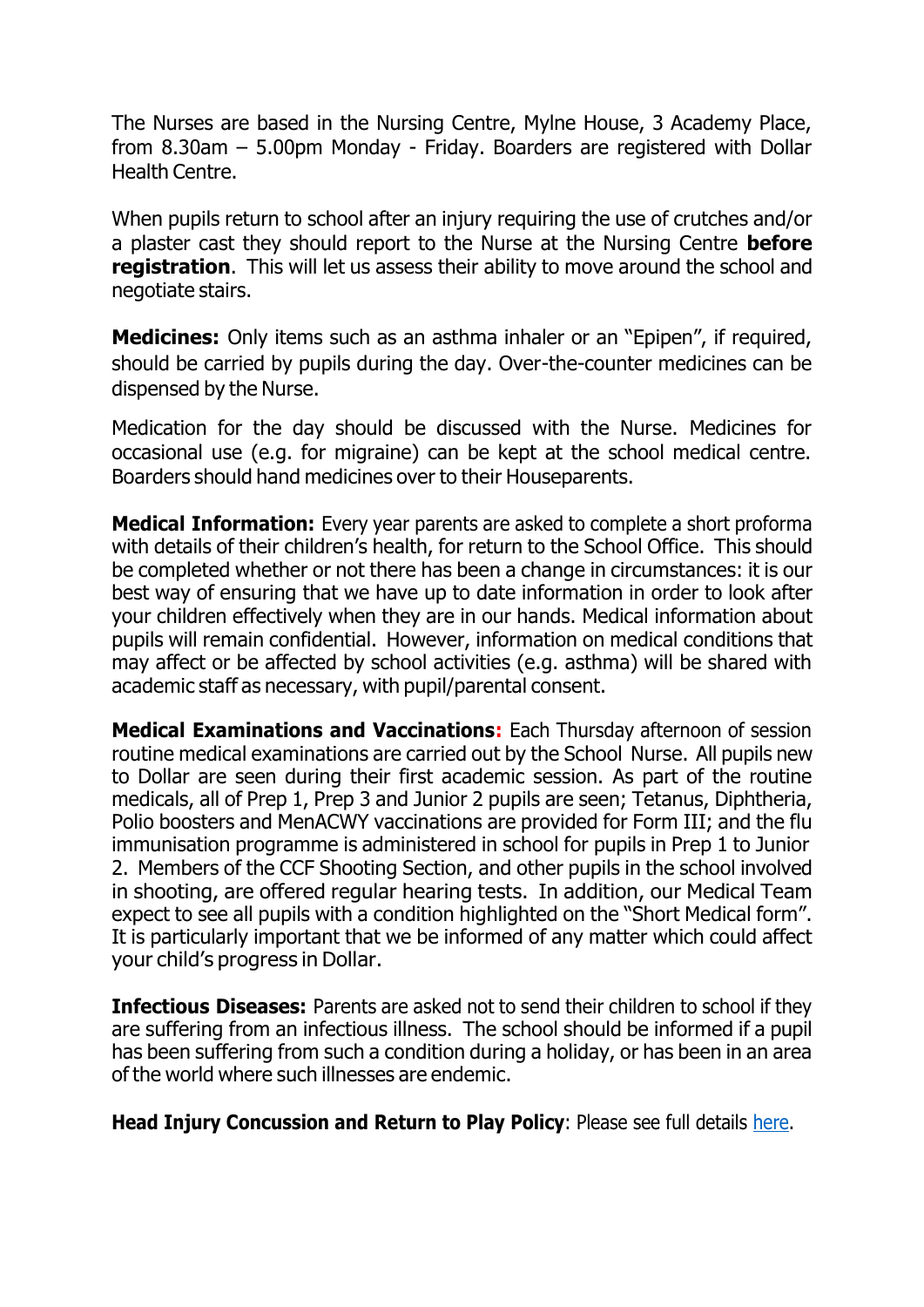## **Behaviour and Discipline**

For full details of the Behaviour and Disciplinary Policy please click [here.](https://www.dollaracademy.org.uk/wp-content/uploads/2021/09/Behaviour-and-Discplinary-Policy-1.pdf)

Our pupils are expected to maintain high standards, in the school, on school visits, and in the local community. We stress to all pupils that membership of our community carries with it responsibility. On occasions, however, in Dollar, as in any school, some pupils make mistakes and are subject to our code of discipline.

A pupil who is causing difficulty in school because of failure to work, or misbehaviour, can be given an appropriate sanction. If an immediate improvement is not noted, the matter will be referred to the appropriate Head of Department or to the Head of Year who might take further measures. The pupil might then be placed on a report card - where every period is signed for and homework is monitored daily by parents, or the pupil might be detained after the end of school.

When more serious problems occur, or repeated breaches of acceptable practice take place, the matter will be brought to the attention of senior staff in the school. These members of staff will then, after careful consideration, impose whatever sanction is appropriate, and in line with current school practice. That might be early morning detention at 8.00am (for which a parental signature is required), community service, restorative work, weekend or holiday supervised activity, and in serious cases, suspension or expulsion.

Where an 8.00am detention is awarded, flexibility is possible in agreeing on a day when the detention is to be served to allow for the convenience of travelling; the nature of the punishment will not, however, be altered.

There are clear guidelines about what may happen if pupils get things wrong and the school will follow these as fairly and reasonably as possible. The school needs to be able to respond to individuals and situations flexibly, applying its knowledge of the background in each case. There may well be good reasons for some pupils to be treated differently to others which members of staff are not able to discuss.

It should be noted that a pupil who remains in the company of other pupils while school rules are being broken may be regarded as guilty by association: pupils have a responsibility to avoid situations where rules are being broken.

**Mobile Phones**: Mobiles are accepted in Dollar, particularly for pupils who travel into school. There is very particular advice given about bringing mobile phones into exams. You should be aware that the SQA may impose very severe penalties on any candidate found to have broken its rules in this matter. Mobile phones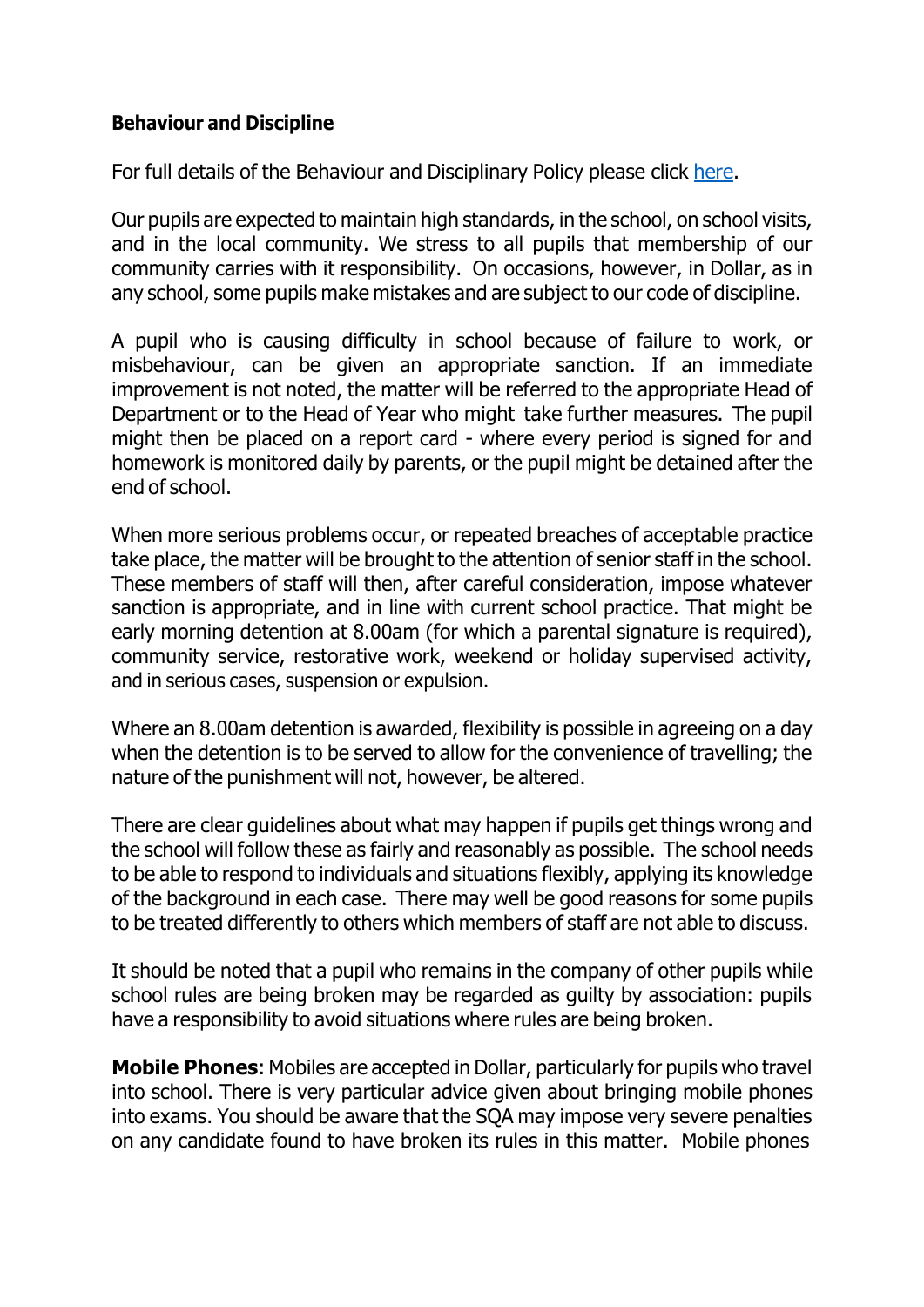should be kept switched off throughout lesson times, they may be confiscated otherwise.

### **Mobiles should never be used to cause distress to others by the sending of unpleasant messages or images. Pupils may lose access to their phone if they get involved in inappropriate behaviour.**

To view our mobile phone policy, please click [here.](https://www.dollaracademy.org.uk/wp-content/uploads/2022/06/DOLLAR-ACADEMY-MOBILE-PHONE-POLICY-April-2022.pdf)

**Alcohol and Smoking:** Under supervision and in controlled social environments such as the Form VI Dinner, Burns Night, Boarders' socials, senior pupils may be offered limited quantities of wine, beer or lager. The aim is to help pupils learn to operate in the adult world with a degree of experience, self-control and confidence. Soft drinks and food will always be available on these occasions, and the dispensing is directly controlled by members of staff.

Pupils are not allowed unsupervised possession or consumption of alcohol in uniform or on the school campus. Possession or consumption of alcohol is not allowed on school trips outwith the Academy.

Pupils are not permitted to smoke cigarettes or e-cigarettes in uniform anywhere, on the school campus or whilst participating in any school activity.

**Illegal Drugs and Legal Highs:** Dollar Academy is committed to a drugs-free learning environment. Any incident involving pupils in Dollar Academy found to have alcohol, illegal drugs, or smoking materials, including e-cigarettes, in their possession will be viewed seriously.

The possession or use of legal highs is also against school rules, and pupils using such substances may be dealt with in a similar way to those who use illegal drugs.

Where there is suspicion of the use of illegal drugs or of legal highs, the Rector may ask pupils to provide evidence that they have not been involved, and continue not to be involved, by means of drugs tests.

**Unacceptable Items: Laser Pointers** are not permitted in school as they are potentially dangerous. **Aerosols**, **Lighters and E-Cigarettes** are also prohibited because of their effect on health. **Chewing gum** is not acceptable in any school context. **Glass bottles** should not be brought into school. Furthermore, you should not have any of the following in your possession in school: **firearms, fireworks, knives, airguns, catapults** or **imitation weapons**.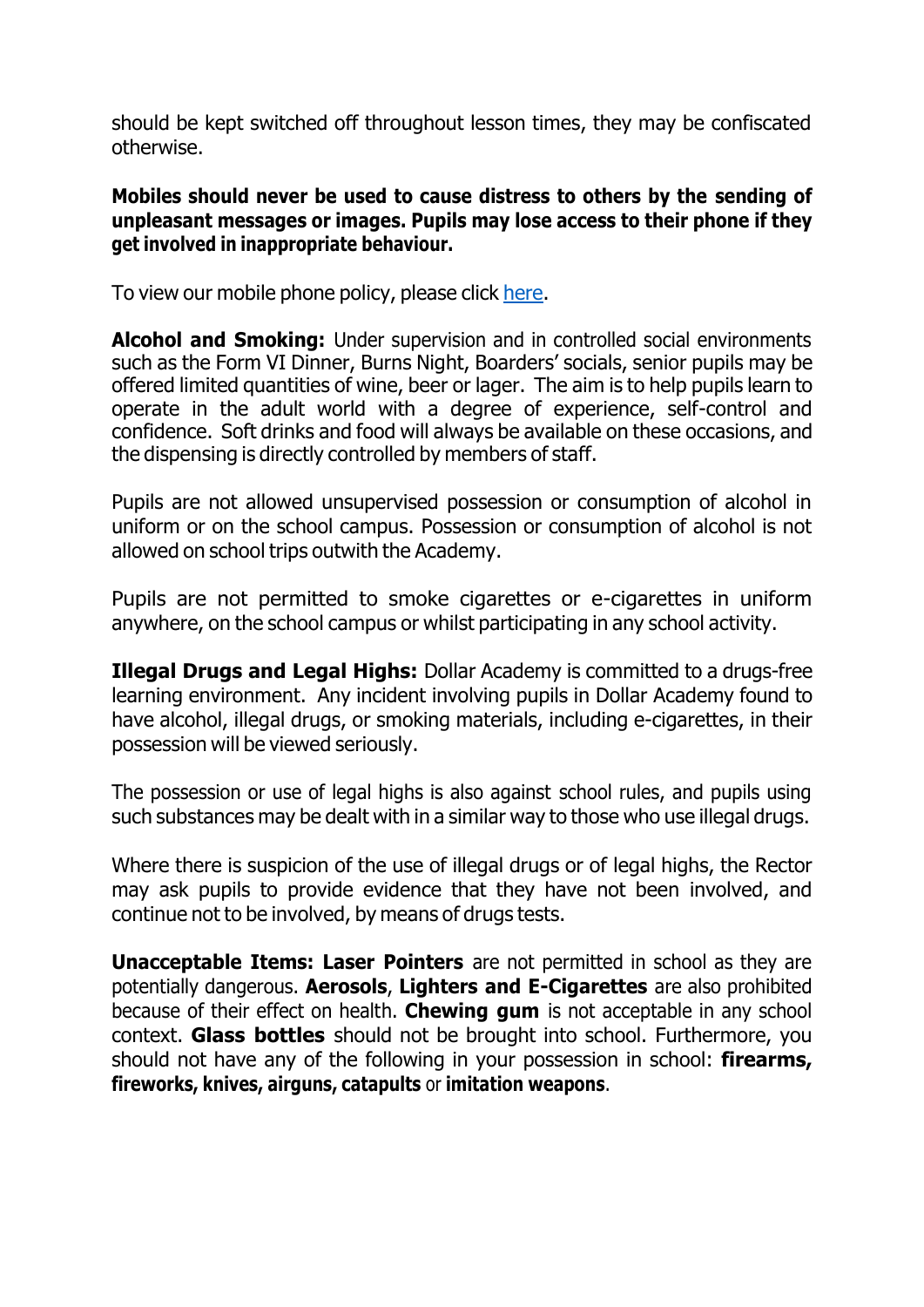# **Grounds**

**Visitors:** Visitors to the school are required to sign in at Reception, where they are given a visitor's badge. While pupils are encouraged to offer guidance to visitors around the school, they should also notify staff if they see strangers who in any way give cause for concern. Such strangers should not be approached, however.

**Litter:** The tidiness and cleanliness of the school grounds are the responsibility of everyone: nobody should walk past litter, but pick it up and put it in the nearest litter-bin

For obvious reasons, there should be no ball games anywhere near school buildings or cars. Furthermore, pupils should remember that there are many visitors to the school at all times of the day; pupil's behaviour around the school should always be directed by the sense that the school is a public space, to be enjoyed by all members of the community. The large grass triangle alongside Manor House Road is generally reserved for the Junior School. During study leave in fine weather pupils may use the grounds in lesson time, provided that they stay to the rear of the Senior School. Guidance may be varied from time to time as conditions change and will be published very clearly. The Grounds staff use a system of flags to indicate when grass cannot be walked on; whenever the red flags are displayed, you should keep off grassed areas.

**Dogs:** Parents and pupils are reminded that dogs should be kept on leads in the school grounds, and should not be allowed to foul any school area. Dogs should not be brought into either the Prep or the Junior School playgrounds.

**Cricket Nets:** Cricket nets on Thornbank should not be used after 5pm, or at weekends unless there is a match in progress. The main field or New Field nets may be used instead.

**CCTV**: CCTV cameras are in operation around the site to enhance the safety and security of pupils, staff and property. Please click [here](https://www.dollaracademy.org.uk/wp-content/uploads/2022/01/Dollar-Academy-CCTV-Policy-Jan-22.pdf) to see our CCTV policy.

#### **Financial Information**

For all Financial Information please click [here.](https://www.dollaracademy.org.uk/wp-content/uploads/2022/05/FEES-FINANCIAL-WEB-2022-2023.pdf)

#### **Boarding**

For information about boarding, please click [here](https://www.dollaracademy.org.uk/wp-content/uploads/2022/06/Information-for-Boarders-KB-draft.pdf)